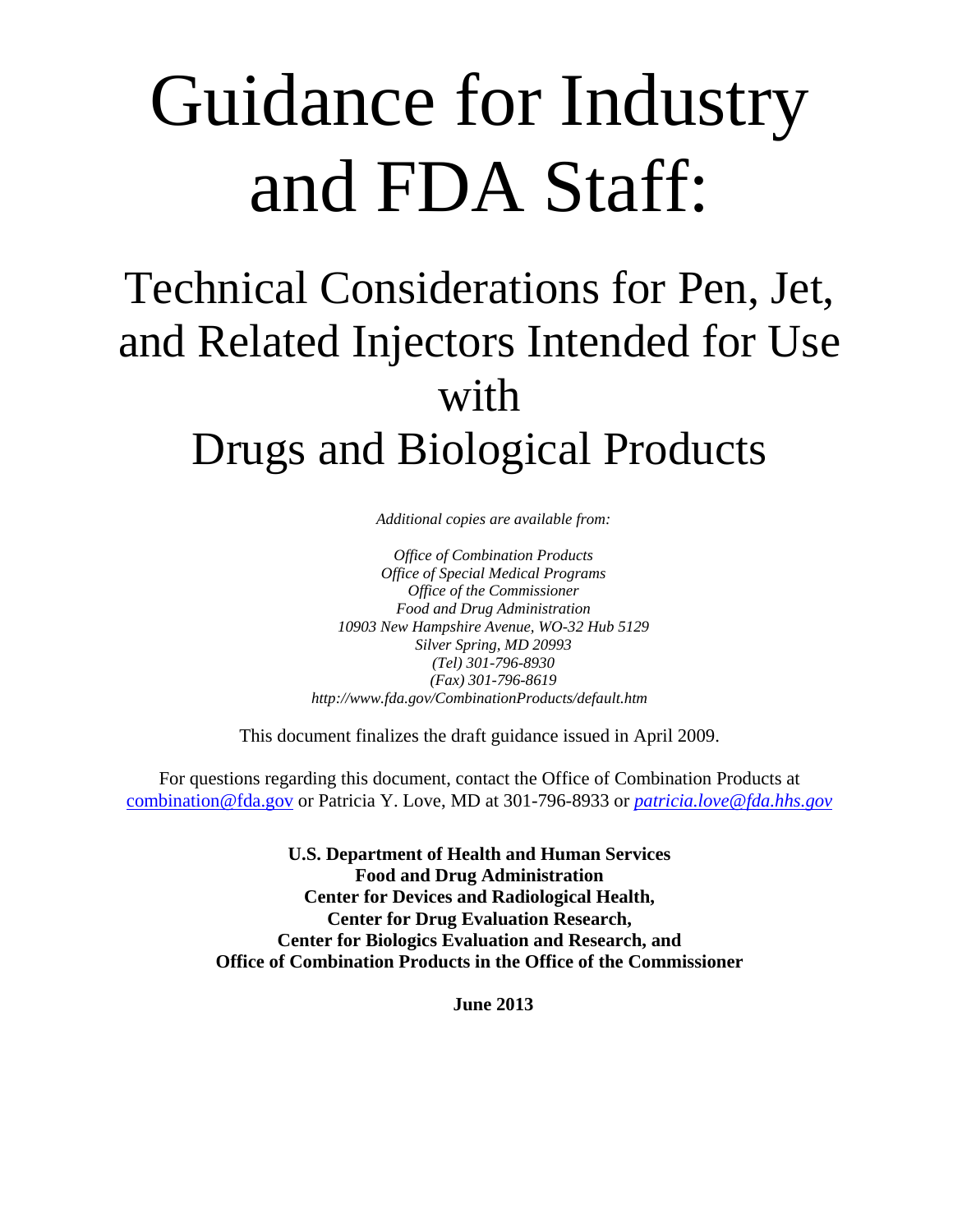# **Table of Contents**

| C. INJECTOR MATERIALS OF CONSTRUCTION AND MANUFACTURE 14              |  |
|-----------------------------------------------------------------------|--|
| <b>D. PERFORMANCE TESTING: GENERAL USE INJECTOR CONSIDERATIONS 15</b> |  |
| E. PERFORMANCE TESTING: INJECTOR AND DRUG/BIOLOGICAL PRODUCT          |  |
| F. PERFORMANCE TESTING: CLINICAL CONSIDERATIONS 23                    |  |
|                                                                       |  |
|                                                                       |  |
| <b>SECTION II: CONTENT AND FORMAT CONSIDERATIONS 28</b>               |  |
| SECTION III: WHERE CAN I FIND ADDITIONAL INFORMATION OR DISCUSS       |  |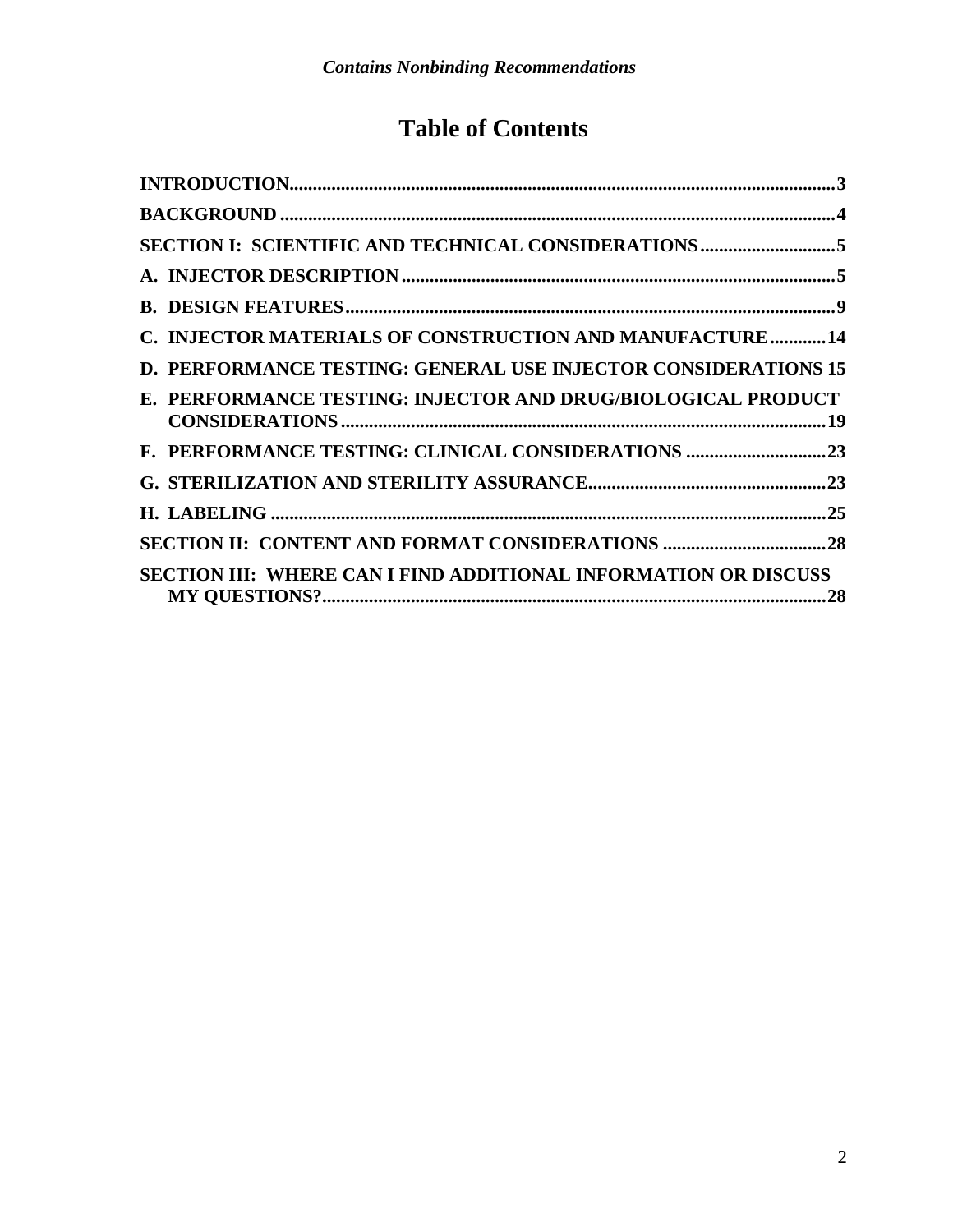# Guidance for Industry and FDA Staff<sup>[1](#page-2-1)</sup>

# Technical Considerations for Pen, Jet, and Related Injectors for Use with Drugs and Biological Products

*This guidance represents the Food and Drug Administration's (FDA's) current thinking on this topic. It does not create or confer any rights for or on any person and does not operate to bind FDA or the public. You can use an alternative approach if the approach satisfies the requirements of the applicable statutes and regulations. If you want to discuss an alternative approach, contact the FDA staff responsible for implementing this guidance. If you cannot identify the appropriate FDA staff, call the appropriate number listed on the title page of this guidance.* 

### **Introduction**

<span id="page-2-0"></span>FDA is issuing this guidance document to describe the technical and scientific information that FDA expects in a marketing application for a pen, jet, or related injector device that is intended to be used with a drug or biological product.<sup>[2](#page-2-2)</sup>

For purposes of this guidance, the term injector includes, but is not limited to: jet injectors, pen injectors, piston syringes, needle-free injectors, mechanically operated injectors, and injectors with computerized or electronic elements.

Pen, jet and related injectors may be marketed under different provisions. For example, pen injectors for general use are regulated as class II devices under 21 CFR 880.5860 (product code NSC) or 21 CFR  $880.6920$  (product code KZH).<sup>[3](#page-2-3)</sup> Jet injectors for general use, including needle or needle-free injectors, are regulated as class II devices under 21 CFR 880.5430 (product code KZE). Typically such general use injectors are regulated by CDRH. When injectors are combined with, packaged with, or labeled for use with a specific drug/biological product they may be combination products.<sup>[4](#page-2-4)</sup>

<span id="page-2-1"></span><sup>&</sup>lt;sup>1</sup> This guidance was prepared by the Office of Combination Products in the Office of the Commissioner in conjunction with the Center for Devices and Radiological Health, the Center for Drug Evaluation and Research, and the Center for Biologics Evaluation and Research.

<span id="page-2-2"></span><sup>&</sup>lt;sup>2</sup> Throughout this guidance, we use the terms "marketing application" and "submission" interchangeably to reference whichever type may be appropriate for your product. The marketing application includes original submissions, amendments, and supplements, as appropriate.

<span id="page-2-3"></span><sup>&</sup>lt;sup>3</sup> In identifying pen injectors, FDA distinguishes pen injectors from piston syringes and pen injectors with manually-inserted needles from pen injectors with automatically-inserted needles.

<span id="page-2-4"></span><sup>4</sup> Combination products are defined at 21 CFR 3.2(e).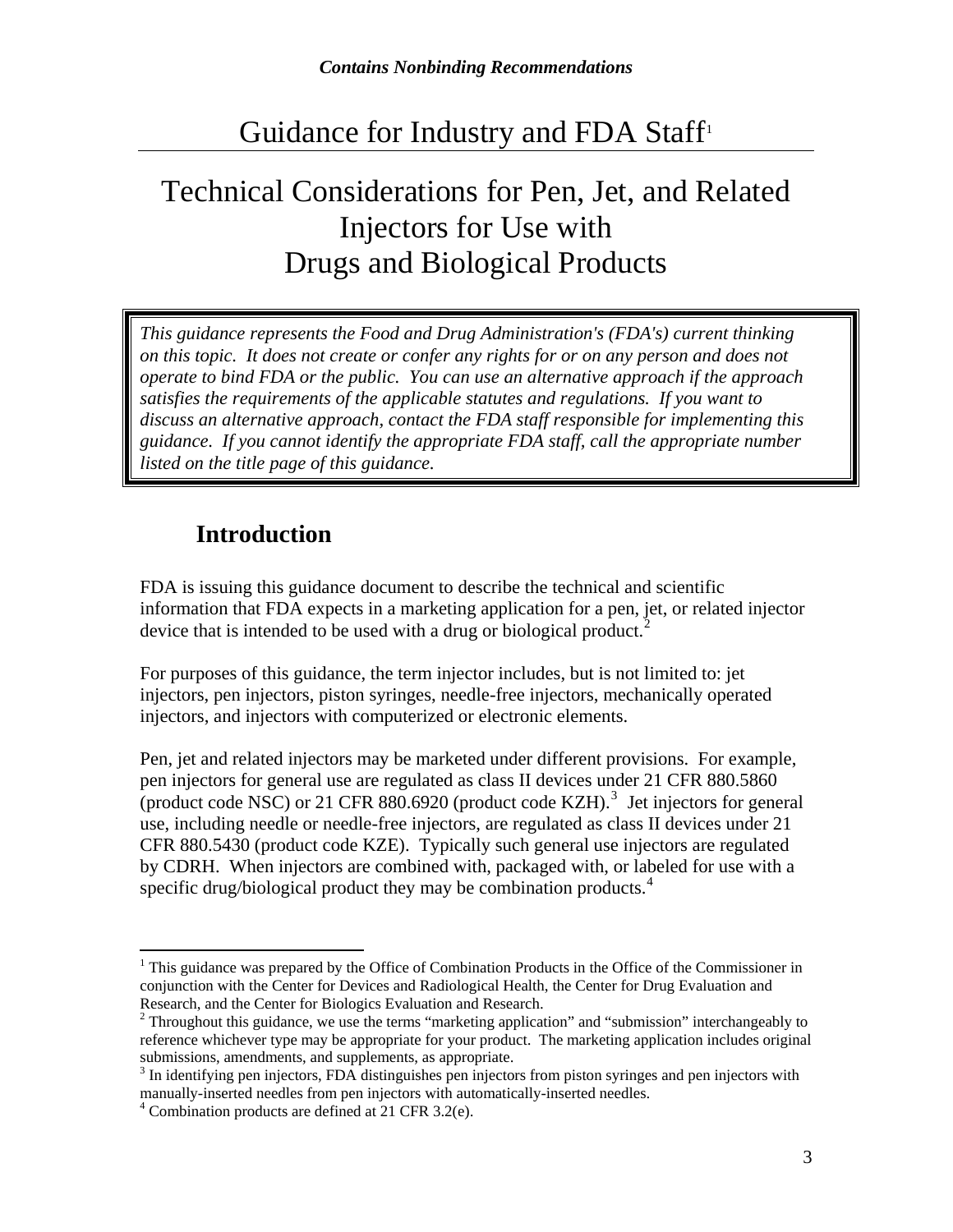This guidance does not apply to devices the sole purpose of which is to aid in the insertion of a syringe (product code IQG under 21 CFR 890.5050) nor to infusion sets (product code FPA under 21 CFR 880.5440). Also, this guidance does not apply to dental surgery gas-powered jet injectors (product code EGQ under 21 CFR 872.4465) or dental surgery spring-powered jet injectors (product code EGM under 21 CFR 872.4475).

This guidance supplements other FDA guidance documents that may apply regarding specific content requirements of a marketing application and any electronic and software components of your product. See Section III for a list of some additional guidance documents that may be useful when developing pen, jet, or related injectors for use with drugs and biological products.

FDA's guidance documents, including this guidance, do not establish legally enforceable responsibilities. Instead, guidances describe the Agency's current thinking on a topic and should be viewed only as recommendations, unless specific regulatory or statutory requirements are cited. The use of the word *should* in Agency guidances means that something is suggested or recommended, but not required.

#### **Background**

 $\overline{a}$ 

<span id="page-3-0"></span>Pen, jet, and related injectors may provide an innovative approach to deliver drugs or biological products, and they may enhance safety, improve dosing accuracy, and increase patient compliance, particularly in self-administration settings. For example, these injectors are designed to provide an accurate method of injecting a dose of drug/biological product contained in a cartridge, reservoir, or syringe through an automatically or manually inserted hypodermic needle(s) or through a high velocity jet. They are intended for use by a healthcare provider or for self-administration by a patient. Injectors may be designed for single use or multiple uses, and may be disposable or reusable. For example, a single use injector may be used in acute intervention for treatment or prevention while a multi-dose injector may be used as part of a single patient long term treatment regimen.

There are three basic usage groups of injectors. First, there are general injectors intended for use with a wide range of drugs/biological products. Second, there are injectors intended for use with a certain class/family of drugs or biological products, or with a specific product line.<sup>[5](#page-3-1)</sup> Third, there are injectors intended for use with a specific drug/biological product; e.g., a) pre-filled with the drug/biological product, b) copackaged with the drug/biological product, or c) separately distributed but labeled for use together.

<span id="page-3-1"></span> $<sup>5</sup>$  For purposes of this guidance document, "class" and "family" are used interchangeably. An example of</sup> an injector to be used with a "class or family of product" is an injector designed for insulin drug formulations. An example of an injector to be used with a "product line" is an injector intended to be used with all injectable products that a specific company markets.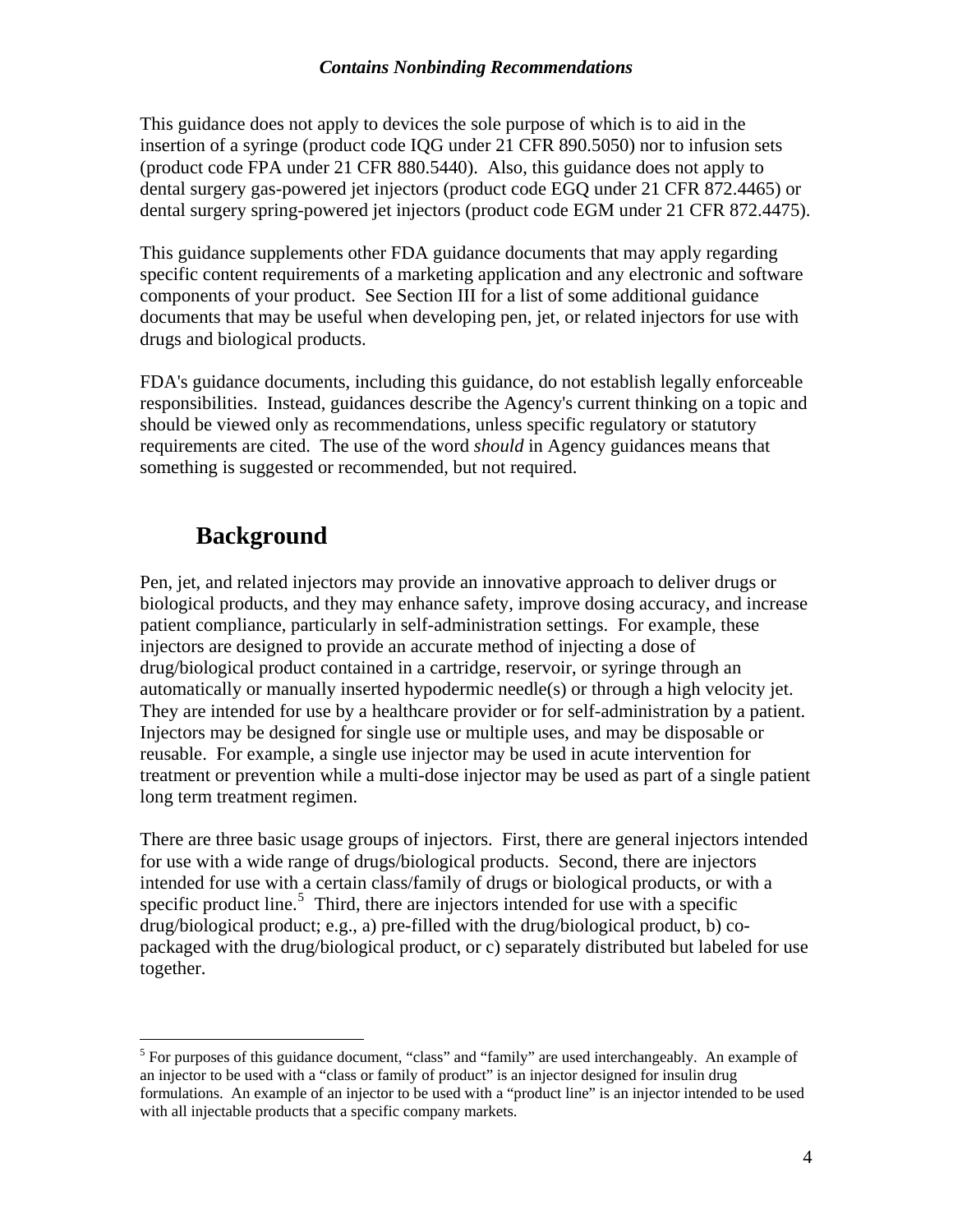Injectors are subject to different regulatory requirements depending, for example, on their intended use, technological characteristics, proposed labeling, and packaging. For instance, as noted above, injectors intended for general use with a wide range of legally marketed drugs/biological products (i.e., without a specified drug or biological product) generally are regulated as class II medical devices under the premarket notification (510(k)) provision. Likewise, injectors intended for use with a certain class/family of drugs/biological products often are regulated as class II medical devices under the 510(k) provision. Injectors intended for use with a specific drug/biological product are typically considered combination products under 21 CFR  $3.2$ (e).<sup>[6](#page-4-2)</sup> Combination product assignment is based on primary mode of action  $(PMOA)^7$  $(PMOA)^7$  Combination products with a drug or biological product PMOA are assigned to CDER or CBER for regulation. For combination products comprising an injector and a drug/biological product, one marketing application is generally sufficient; this application is usually an NDA or a  $BLA.<sup>8</sup>$  $BLA.<sup>8</sup>$  $BLA.<sup>8</sup>$ 

This guidance focuses on the scientific and technical considerations that a manufacturer should consider when developing a pen, jet, or related injector and submitting a marketing application. It provides considerations applicable to all injectors described above. It also provides general content and format information for injectors that are reviewed under 510(k) submissions as well as injectors reviewed under an NDA or BLA submission for the combination product.

# <span id="page-4-0"></span>**SECTION I: SCIENTIFIC AND TECHNICAL CONSIDERATIONS FOR YOUR PREMARKET SUBMISSION**

#### **A. Injector Description**

<span id="page-4-1"></span>Given the spectrum of injector designs, we recommend that your premarket submission includes a comprehensive description of your product, its indication(s) for use, and its conditions of use. Depending on the product, the submission should include the following elements, as applicable:

#### **1. Identification**

The proposed injector should be identified using the following information:

- Trade name or proprietary name of the injector
- Associated name; e.g., generic or other name of the injector<sup>[9](#page-4-5)</sup>

<span id="page-4-2"></span> $\overline{a}$ <sup>6</sup> General information on combination products is available at [http://www.fda.gov/CombinationProducts/default.htm.](http://www.fda.gov/CombinationProducts/default.htm) [7](http://www.fda.gov/CombinationProducts/default.htm)

<span id="page-4-3"></span>Combination products are assigned to a Center for primary review and regulation based on a determination of the product's primary mode of action (PMOA); 21 CFR 3.4.

<span id="page-4-4"></span> $8$  Please see section I.A.4, below, for general information related to the marketing application.

<span id="page-4-5"></span> $9 \text{ In a } 510 \text{(k)}$ , a classification name relates to the injector characteristics. 21 CFR 807.3(j).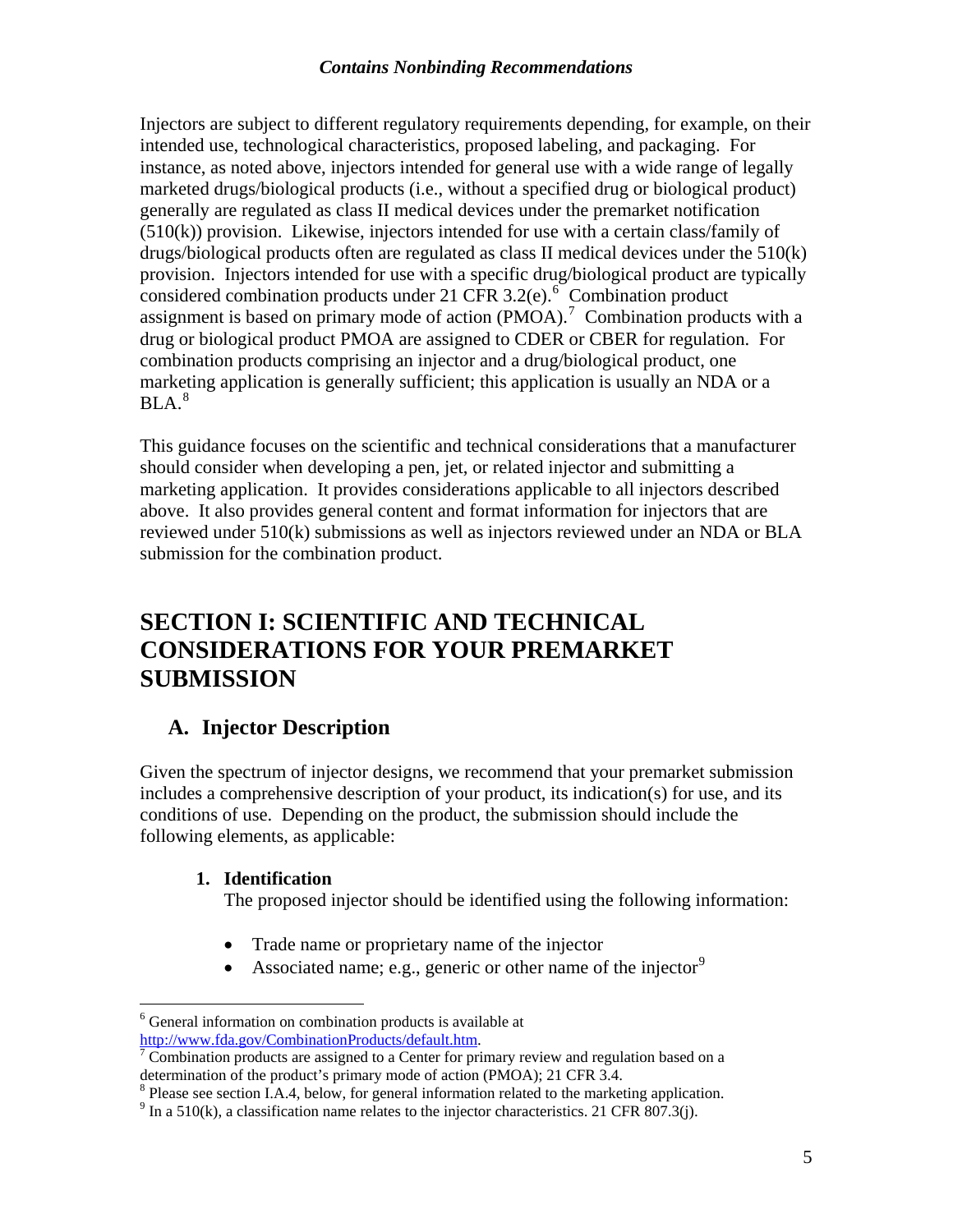Device classification regulation (e.g., 21 CFR 880.5860) and product code  $(e.g., NSC).^{10}$  $(e.g., NSC).^{10}$  $(e.g., NSC).^{10}$ 

#### **2. Indication For Use**

The proposed indication statement should include the following items:

- Patient population (e.g., medical disorder, demographics)
- Injection site (area on the body where the drug/biological product is injected)
- Intended injection tissue and depth of injection (e.g., subcutaneous, intramuscular, intradermal)
- Type-of-use (e.g., individual patient use as a single, disposable, reusable, or refillable injector)
- Purpose of product use (e.g., for general use or for use with a product class, family, product line, or a specifically named drug or biological product)
- Intended user (e.g., patient, caregiver, health care provider)

The following table illustrates some of this information.

| <b>Type of Use</b>   | <b>Description</b>                                        |
|----------------------|-----------------------------------------------------------|
| Single-use           | Entire injector and primary container closure or drug     |
|                      | container is discarded after a single use                 |
| Disposable           | Injector can be used more than once for a single          |
|                      | patient only with the same primary container closure      |
|                      | or drug container in place and is discarded after the     |
|                      | drug container is empty                                   |
| Reusable             | Injector can be used more than once for a specified       |
|                      | single patient only with replaceable primary              |
|                      | container closure or drug container                       |
| Other                | Describe any unique type-of-use or intended user          |
|                      | conditions;                                               |
| <b>Intended User</b> | <b>Description</b>                                        |
| Personal             | For self-administration or by a caregiver                 |
| Professional         | For use by a healthcare provider in a healthcare or       |
|                      | institutional setting for a specified single patient only |

<span id="page-5-0"></span><sup>&</sup>lt;sup>10</sup> The device classification and code only apply for injectors submitted under a  $510(k)$ .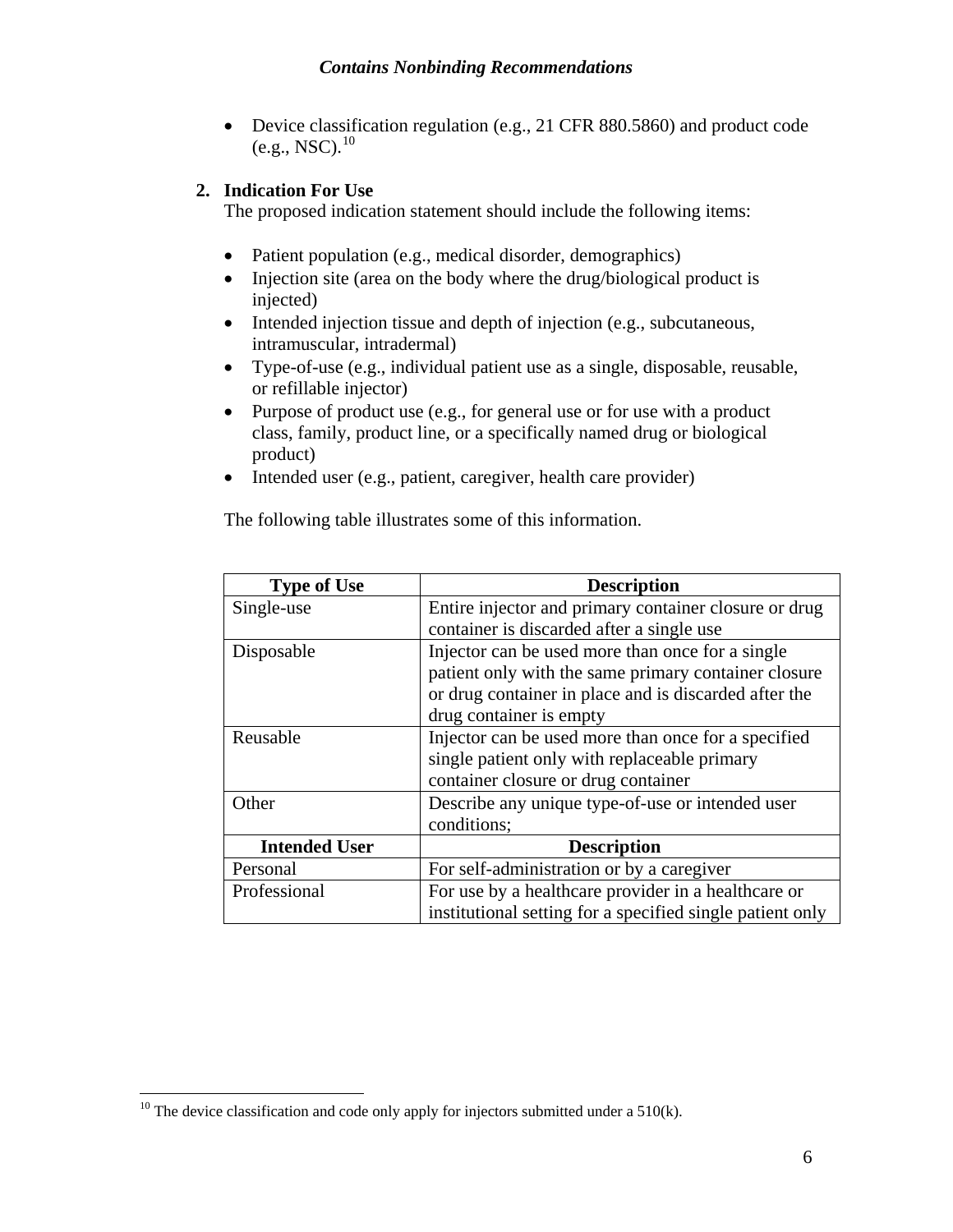#### **3. Description of Conditions of Use[11](#page-6-0)**

The discussion of the conditions of use for the injector should include:

- Method of injection (e.g., manual piston, spring load, gas, jet, other)
- Drug/biological product(s) intended for delivery by the injector
- Dose capability (e.g., single dose, multiple dose, adjustable dose)
- Packaging configuration (e.g., as a pre-filled injector-drug/biological product, as a co-package containing the injector and drug/biological product for assembly, or as a separately distributed injector)
- Environment of use conditions (e.g., home, school, battlefield)
- Storage, handling, and other use factors for pre-filled injectors; e.g., refrigeration, environmental conditions and/or protection from light, and warming to room temperature before injector actuation.

#### **4. Description of Drug/Biological Product for Injectio**n

As noted above, there are three different usage groups of injectors: (a) injectors intended for use with a wide range of legally marketed drugs/biological products (general use), (b) injectors intended for use with a specific class or product-line of legally marketed drugs/biological products, and (c) injectors intended for use with only a specific drug/biological product. Overall, the descriptive information on the drug/biological product should reflect the following considerations as applicable to each injector configuration and the drug/biological product intended for injection:

- a) General use injectors: Typically, general use injectors are regulated under the 510(k) premarket notification process. In order for FDA to clear a general use injector for marketing, at least one injectable product (e.g., a drug or biologic) must already be approved for use in the dose, rate, route, configuration, and the method of injection submitted in the  $510(k)$ .<sup>[12](#page-6-1)</sup> For general use injectors, the description section of your application should include the following information, in addition to the information recommended by other applicable guidance.
	- The name(s) of the drugs/biologic products that are currently approved and marketed for the dose, rate, route, and method of injection proposed for the general use injector. Your submission should include

1

[http://www.fda.gov/downloads/Drugs/GuidanceComplianceRegulatoryInformation/Guidances/UCM07231](http://www.fda.gov/downloads/Drugs/GuidanceComplianceRegulatoryInformation/Guidances/UCM072317.pdf)

<span id="page-6-0"></span> $11$  Information in the "Conditions of Use" section may also be part of the "Labeling Indications," the "Use and Handling," or the "Dosage and Administration" section, as appropriate depending on the type of marketing application submitted (e.g., Structured Product Labeling in an NDA/BLA – see Guidance for Industry, Indexing Structured Product Labeling assessable at

<span id="page-6-1"></span> $\frac{7. \text{pdf}}{12}$  $\frac{7. \text{pdf}}{12}$  $\frac{7. \text{pdf}}{12}$  In cases where only one marketed injectable product is available or, if a compatible drug/biological product or configuration is in development or pending approval, or if there are drug/biological productinjector compatibility concerns; FDA recommends that you contact the CDRH review branch or the Office of Combination Products to discuss whether general use is appropriate.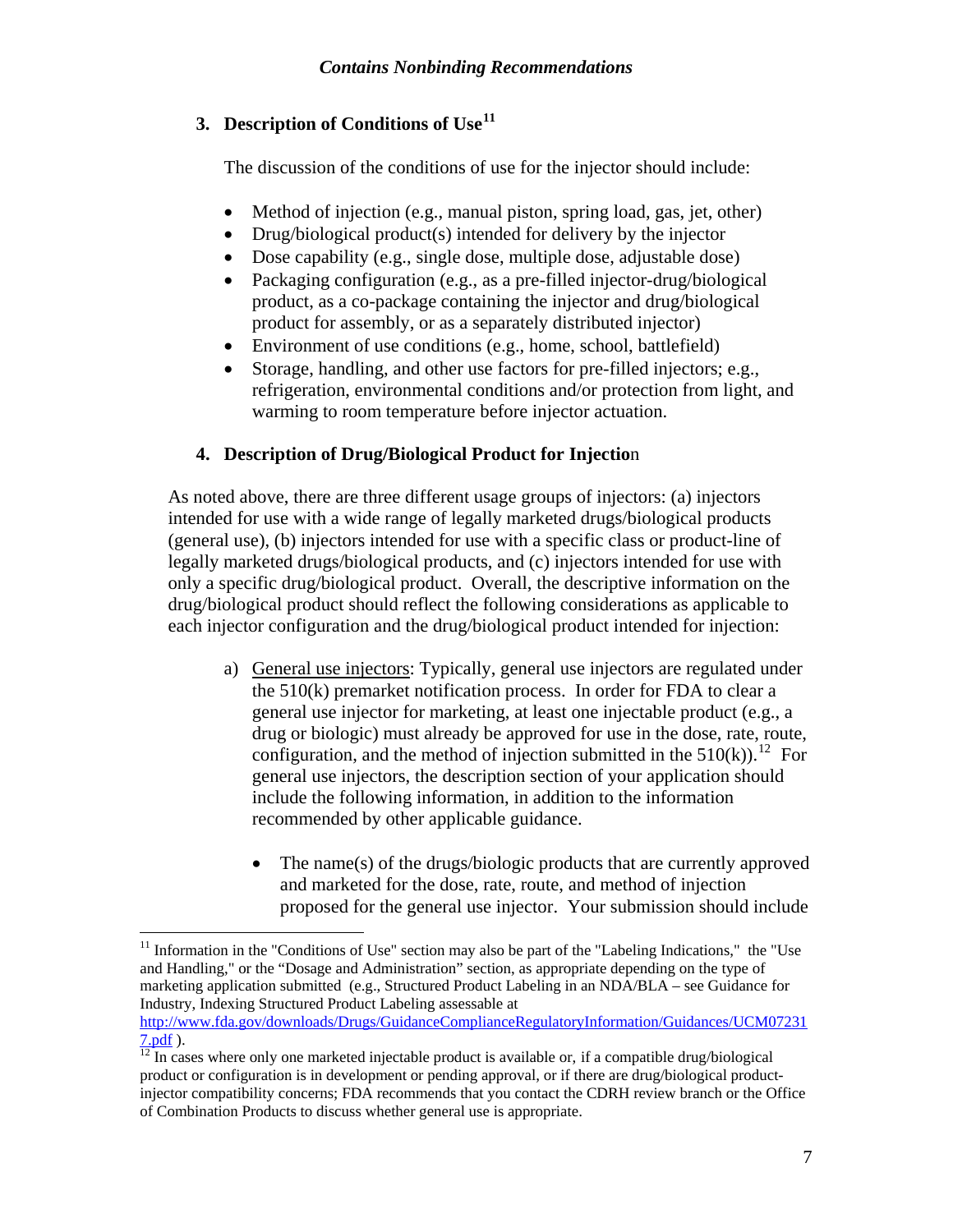a copy of the most recent labeling for the representative product(s) of the range of approved drug/biological products that are currently marketed to be used with your injector. Specifically, for each injectable product and its approved diluent for use in reconstitution, the submission should include a copy of the approved labeling of the diluent and the approved labeling of the drug/biological product proposed for reconstitution. The approved labeling of the drug/biological product should indicate that the product is approved for the dose, rate, route, and using the method of injection of the proposed injector. The dose is generally identified as a concentration or volume. The route of injection includes, subcutaneous, intradermal, intramuscular, or intravenous. The rate reflects differences in flow rate produced by a manual piston syringe, power, jet or other forces.<sup>13</sup>

- The characteristics and composition of the drug/biological product that are compatible and not compatible with your injector material and performance characteristics. FDA uses this information in part to inform final device labeling language. If identifying incompatible drug/biological product characteristics is not feasible, then provide a scientific rationale for why the characteristics were not tested. Examples of composition considerations include active and inactive ingredients, pH, viscosity, preservatives, and osmolarity along with the aqueous or oil-based characteristics. If you are considering submitting representative product data for a general use injector (instead of testing with specific drugs or biologic products), contact CDRH for discussion on whether such representative testing is appropriate for your submission. (For additional information on performance testing for general use injectors, see Section I.D.)
- b) Injectors intended for use with a class/family of products, with a specific product line, or with a specific drug/biological product: If the injector is intended to deliver a specific drug/biological product, a certain product line, or a class/family of products,  $14$  your submission should include the following.
	- The approved product(s) for injection by brand and/or generic name and their labeled indication(s) for administration. In these circumstances, FDA intends to consider whether the target product, product line, or class/family of products is currently approved for the dose, rate, route, and using the method of injection proposed for the injector. We also recommend that your submission includes a copy of the most recent product labeling of the approved drug/biological product(s) in the family/class to be used with your injector. For some

<span id="page-7-0"></span> $<sup>13</sup>$  Generally when the rate or method of injection is not specifically identified in the drug or biological</sup> product labeling instructions or clinical trials section, the default method is that of a manual piston syringe.  $14$  See footnote 5.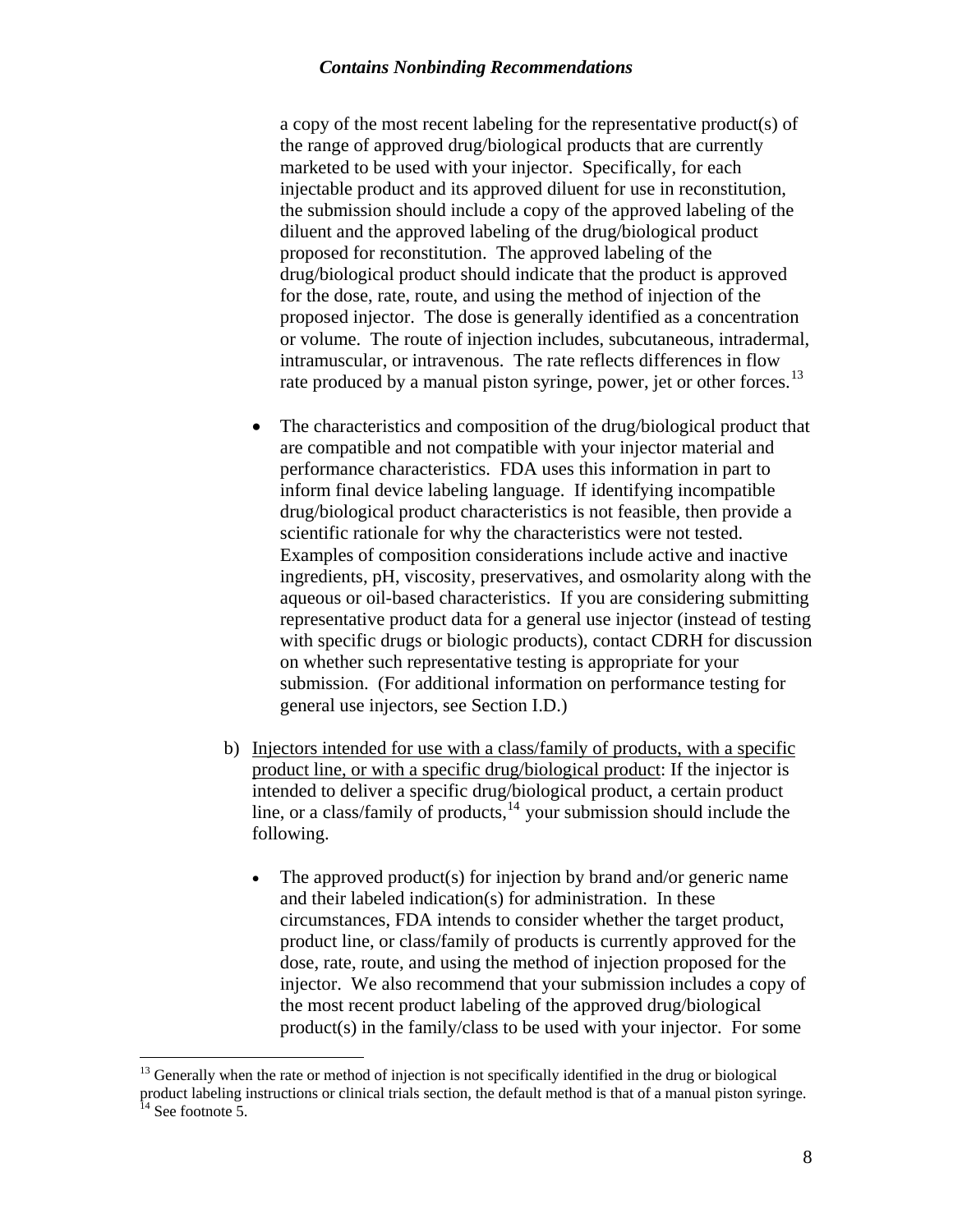very narrow product lines with consistent product characteristics, it may be acceptable to provide a copy of the labeling for one representative drug or biological product within the product line. (For additional information on performance testing for these products, see Section I.E. For additional information on labeling, see Section I.H.)

• Documentation that the drug/biological product is currently approved for marketing in the necessary configuration for use in the injector.

If you are proposing your injector for use with an unapproved drug or biological product, or for use with an approved drug or biological product but using a new route, dose, rate or method of injection, the relevant Centers will identify the necessary data for the premarket review of the drug/biological product, and the appropriate type of submission(s) for the unapproved product(s) and the injector.<sup>[15](#page-8-1)</sup> We recommend that you contact the Office of Combination Products for additional information to determine the lead center.<sup>[16](#page-8-2)</sup>

If you are providing injectors to pharmaceutical firms (or entities such as holders of other marketing applications) for further manufacturing, pre-filling, or co-packaging, and if you wish to maintain certain confidential information regarding your injector, you can provide FDA with proprietary information about these injectors in a device master file submission to CDRH. When doing so, you should also provide letters of authorization to the other firms/application holders who are performing the additional manufacturing steps or are relying on your information.<sup>[17](#page-8-3)</sup> These other entities could then reference the information in your device master file when they provide their own marketing submissions (i.e., NDA/BLA). For pre-filled injectors and for injectors co-packaged with a drug/biological product, the marketing application should identify which application holder/manufacturer/supplier will perform the pre-filling, co-packaging, and other manufacturing steps to produce the final finished product for marketing. For additional procedural information see Section III.

#### **B. Design Features**

 $\overline{a}$ 

<span id="page-8-0"></span>Design features encompass the technical specifications of the injector, the characteristics of the injectable product, the injector configuration (e.g., general use, prefilled, or copackaged) and the human factors to be considered to ensure safe and effective use of the product. When submitting a general use device under  $510(k)$ , the design information in section I.B.1-6 below should be compared to the predicate device.

<span id="page-8-1"></span><sup>&</sup>lt;sup>15</sup> Changes in the dose, rate route or method of injection may trigger the Pediatric Research Equity Act (PREA) (21 U.S.C. 355c). See FDA Guidance *How to Comply with the Pediatric Research Equity Act* ; [http://www.fda.gov/downloads/Drugs/GuidanceComplianceRegulatoryInformation/Guidances/UCM07975](http://www.fda.gov/downloads/Drugs/GuidanceComplianceRegulatoryInformation/Guidances/UCM079756.pdf) [6.pdf.](http://www.fda.gov/downloads/Drugs/GuidanceComplianceRegulatoryInformation/Guidances/UCM079756.pdf) [16](http://www.fda.gov/downloads/Drugs/GuidanceComplianceRegulatoryInformation/Guidances/UCM079756.pdf) See <http://www.fda.gov/CombinationProducts/default.htm>and footnote 7. 17 For more information on medical device master files (MAFs) and authorized references see

<span id="page-8-2"></span>

<span id="page-8-3"></span>[http://www.fda.gov/MedicalDevices/DeviceRegulationandGuidance/HowtoMarketYourDevice/PremarketS](http://www.fda.gov/MedicalDevices/DeviceRegulationandGuidance/HowtoMarketYourDevice/PremarketSubmissions/PremarketApprovalPMA/ucm142714.htm) [ubmissions/PremarketApprovalPMA/ucm142714.htm](http://www.fda.gov/MedicalDevices/DeviceRegulationandGuidance/HowtoMarketYourDevice/PremarketSubmissions/PremarketApprovalPMA/ucm142714.htm).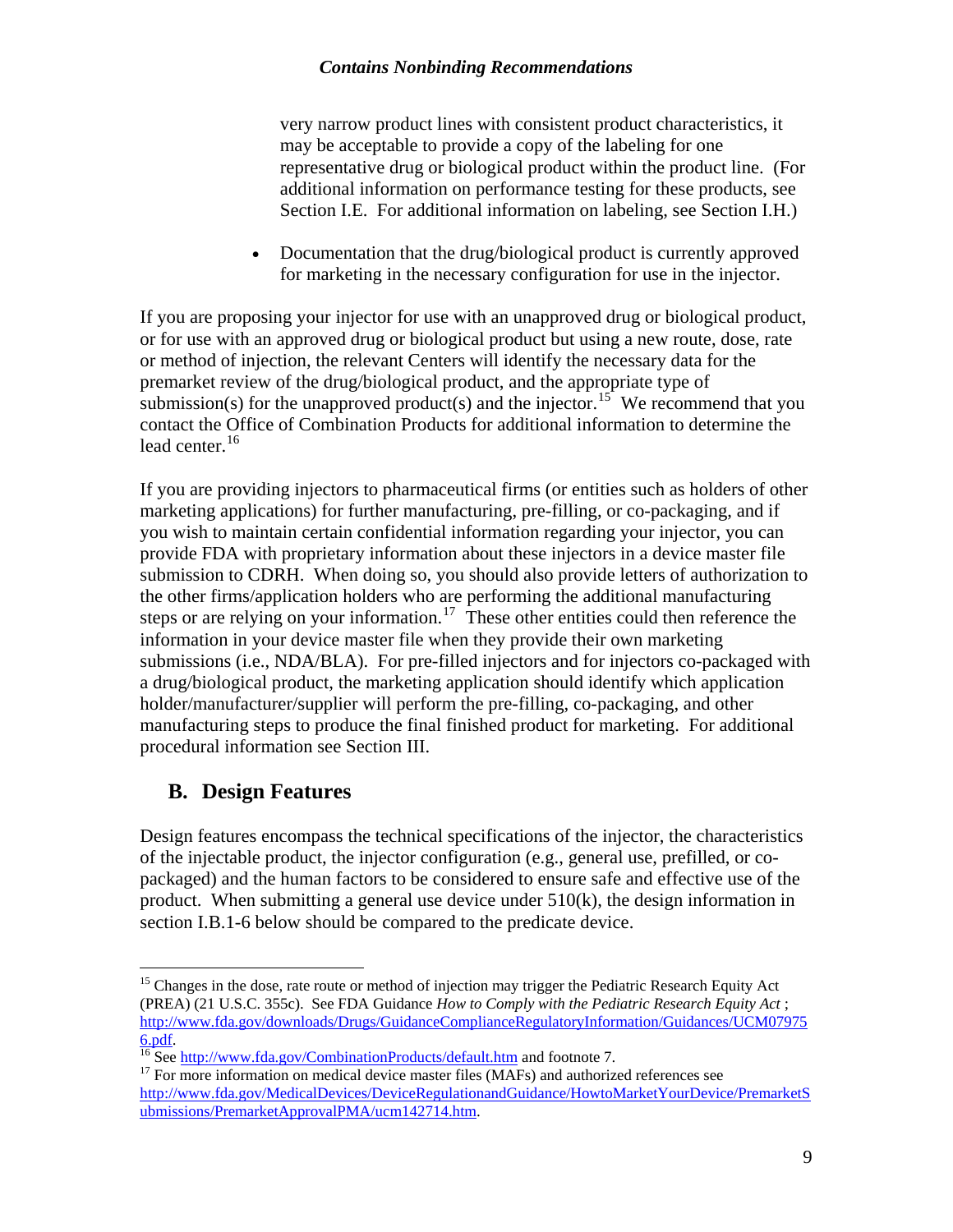#### **1. Comparison to an Existing Delivery Method**

To facilitate the regulatory review of the injector, manufacturers may compare various design features of their injector to features in similar legally marketed products. The goal of this comparison differs depending on the injector use and regulatory pathway for the injector.

a) General use injectors (510(k) pathway):

The 510(k) marketing pathway requires demonstration of substantial equivalence to a legally marketed predicate injector(s).<sup>[18](#page-9-0)</sup> The following are examples of comparative information that you should provide in a 510(k) submission. For additional information also see Section I.D., Performance Testing.

- $510(k)$  number(s) of the predicate(s)
- Indications for use of the new injector
- Conditions of use
- Injection sites
- Where applicable, depth of needle insertion for route of injection
- $\bullet$  Injector life
- Compatible cartridges
- Where applicable, compatible needles
- Dose, dose accuracy, rate of injection, frequency of injection, and precision (including mechanisms to determine the dose)
- Power source
- Overall dimensions
- Weight
- Design features
- Materials of construction
- Performance specifications and profile (e.g., force, pressure)
- Where applicable, needle lumen and jet injector nozzle orifice size
- Drug/biological product(s) intended for use with the injector
- b) Prefilled injectors, injectors co-packaged with the drug/biologic, or injectors and drug/biologic distributed separately and marketed under the NDA/BLA pathway:

 For prefilled injectors, co-packaged injectors, or injectors and drug/biologic distributed separately and marketed under the NDA/BLA, each premarket submission is reviewed and approved for a specific injector with a specific drug/biological product. In most instances, data required in a general use injector 510(k) are not sufficient to address the safety or effectiveness questions for

<span id="page-9-0"></span><sup>&</sup>lt;sup>18</sup> See 21 CFR Part 807 Subpart E.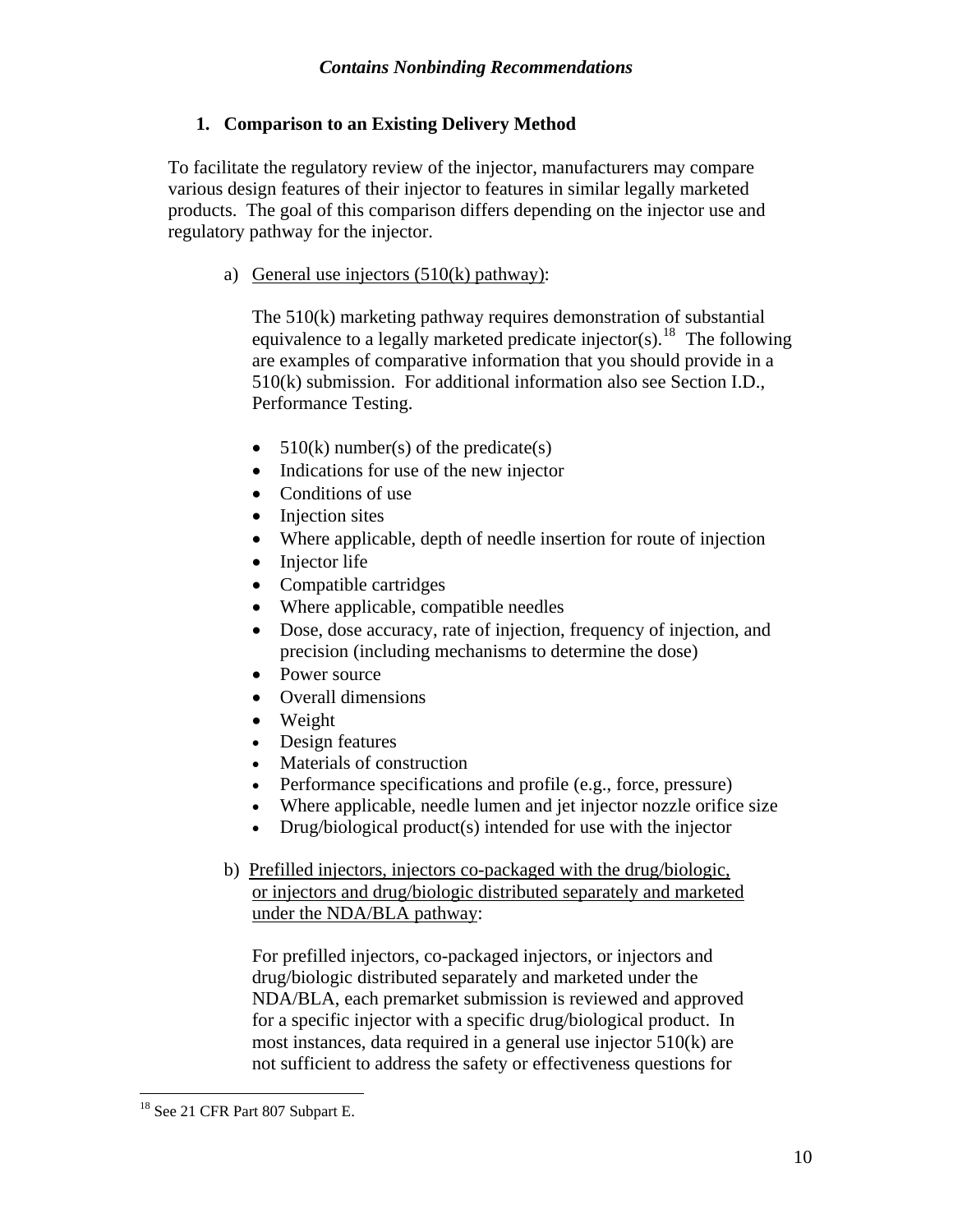the device constituent part of a combination product submitted in the NDA/BLA (i.e., to demonstrate safe and effective use with a specific drug/biological product for the combination product indication). For example, a general use  $510(k)$  does not contain specific safety and effectiveness information on the dedicated drug-injector combination, its specific characteristics, or the intended patient population. Therefore, the submission should include injector-drug/biological product specific data. In addition, if the injector for the drug/biological product would change, for example, the route or method of injection, or other characteristics of the approved drug/biological product, then the NDA/BLA should include the relevant data (e.g., pharmacokinetics or other end-points from oral, intravenous, intramuscular, or subcutaneous dosing) in comparison to other approved drug/biological product delivery methods as appropriate. Also see section I.D.

#### **2. Engineering Drawings and Photographs**

We recommend that you provide engineering component and assembly drawings for your injector which includes the following key functional components:

- Fluid path and reservoir
- Power supply
- Dose-setting mechanism, such as a dial, used to set the desired dose

In addition, you should provide the following:

- Exploded views and photographs of the injector and illustrations showing the drug product delivery stages
- Engineering drawings with critical dimensions and tolerances
- List of the components incorporated in the injector

#### **3. Dose Setting and Administering an Injection**

In order for FDA to assess the ability of the injector to reliably and reproducibly deliver the desired injection volume of the target drug/biological product(s) into the target tissue, and to compare the reliability and reproducibility to those of the predicate injector (or other delivery method as appropriate), we recommend you provide a description of the procedures for setting and administering the drug/biological dose when using the new and predicate injector including (if applicable):

- Assembling the injector at the point of clinical use
- Loading the drug/biological product
- Priming the injector
- Pre-setting the dose
- Inspecting the drug/biological product
- Preparing and positioning for an injection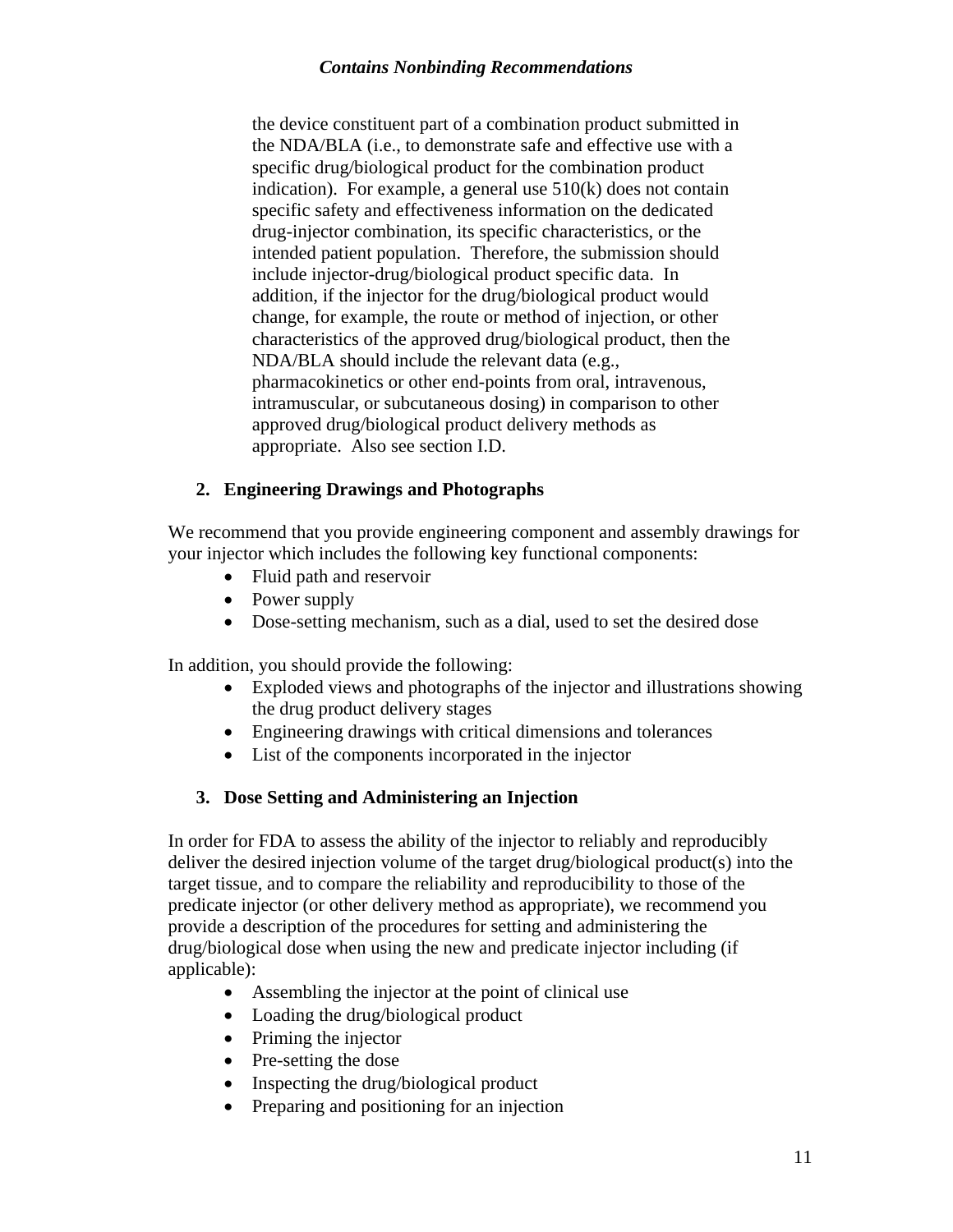- Adjusting the dose
- Resetting after use
- Changing and disposing the needle

Likewise, we also recommend that you include, if applicable:

- A description of the power source for the injector.
- A description of the controls, such as dose indicators, activation status, and reservoir volume.
- The method and mechanism for ensuring that the drug/biological product in the chamber or cartridge is sufficient for the desired volume of delivery.
- A discussion of the frequency of incomplete or partial dosing, or overdosing events, and the actions necessary to remedy these events.
- The time required for delivery of the drug/biological product.
- If the injector has a retractable fixed needle, a discussion of how the design ensures that the full dose will be delivered prior to needle retraction.
- For jet injectors, a description of the nozzle design (e.g., single orifice, multiple nozzles/orifices of different sizes).
- A description of all of the attachments that are necessary for the proper operation of the jet injector, even if they are not part of the injector proposed for marketing, or part of a cleared or approved product being referenced (e.g., a regulator for compressed air, transfer device, IV luer lock needleless connector, needle, and/or needle array).
- If assembly by the user is required, a detail description of how the injector is assembled; if the injector is pre-filled, a detail description of how the drug/biological product is contained in the injector.

#### **4. Graduation Marks and Fill Lines**

Graduation marks and fill lines may be used to aid the user in setting the correct dose or for verifying the set dose. We recommend that these markings be included in the design of the injector to aid proper dosing in accordance with the approved drug/biological product labeling, when:

- The injector is intended to deliver multiple doses of a drug/biological product;
- The dose can be adjusted by the user; or
- The injector is intended to deliver a single dose of a specific drug/biological product and the risks associated with under- or over-dosing are critical as determined by a risk analysis.

When using graduation marks or fill lines, the submission should include validation of the accuracy of these markings. If graduation marks/fill lines are not feasible, then the submission should provide an alternative method to alert the user if under or overdosing occurs.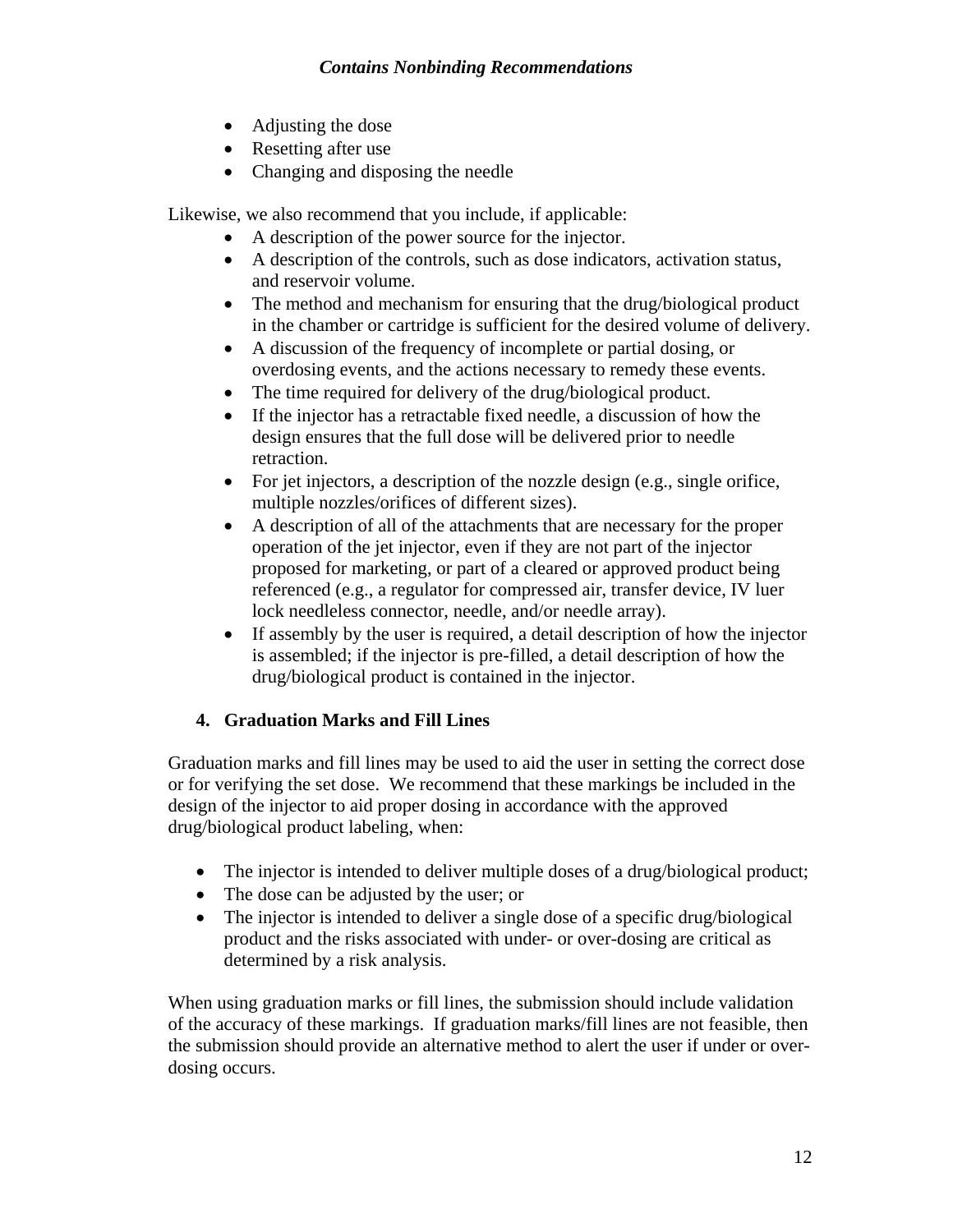#### **5. Visual Inspection of the Drug/Biological Product**

In some circumstances, the drug/biological product for delivery has labeling instructions requiring visual inspection of the product before injection. (In part this ensures compliance with the 21 CFR 201.57(c)(3)(iv) requirement for the Dosage and Administration labeling section to include the following verbatim statement for parenterals: "Parenteral drug products should be inspected visually for particulate matter and discoloration prior to administration, whenever solution and container permit.'') As a result, the injector design should allow for appropriate inspection. For example, for a pre-filled injector that holds a cartridge for future or repeat dose use that cannot be removed once it is placed in the injector, the injector design should permit the appropriate visualization of the drug/biological product when it is in the injector. Additionally, the inspection should allow the visualization of the drug/biologic name and concentration/strength in order to minimize medication errors.

#### **6. Safety Features**

Injectors may have a variety of safety features to ensure accurate dosing and to prevent sharps injury. In addition to graduation/fill marks and visual inspection, these features may include audible, visual, and tactile notifications as well as switches and mechanical protections. We recommend that you describe all safety features of the injector including alarms, warnings, and switches, their purposes, and their instructions for use, and provide testing to demonstrate that the safety features perform as intended. If the injector has a sharps injury prevention feature (e.g., retractable needle), we recommend that you address the issues discussed in the guidance document *Supplementary Guidance on Premarket Notifications for Medical Devices with Sharps Injury Prevention Features* (Aug. 2005), available at [http://www.fda.gov/MedicalDevices/DeviceRegulationandGuidance/GuidanceDocum](http://www.fda.gov/MedicalDevices/DeviceRegulationandGuidance/GuidanceDocuments/ucm071663.htm) [ents/ucm071663.htm.](http://www.fda.gov/MedicalDevices/DeviceRegulationandGuidance/GuidanceDocuments/ucm071663.htm) See also FDA 2011 communication on "*Needles and Other Sharps - Safe Disposal of Sharps Outside of Health Care Settings*" at [http://www.fda.gov/MedicalDevices/ProductsandMedicalProcedures/HomeHealthand](http://www.fda.gov/MedicalDevices/ProductsandMedicalProcedures/HomeHealthandConsumer/ConsumerProducts/Sharps/default.htm) [Consumer/ConsumerProducts/Sharps/default.htm](http://www.fda.gov/MedicalDevices/ProductsandMedicalProcedures/HomeHealthandConsumer/ConsumerProducts/Sharps/default.htm).

We also recommend that you conduct a risk analysis that considers the overall product and includes both the injector and drug/biological product for injection. Specifically, you should assess the risk of use of the intended drugs/biological products delivered with the injector as related to the human factors characteristics of the patient population using the intended drugs/biological products. For additional discussion on human factors see Section I.B.7 below and Section I.F.)

#### **7. Human Factors Design Considerations**

The design of the injector should take into consideration the intended user population, the expected indications for use, and the environment of use. For example, in home use populations, these factors should include age, tissue characteristics at site of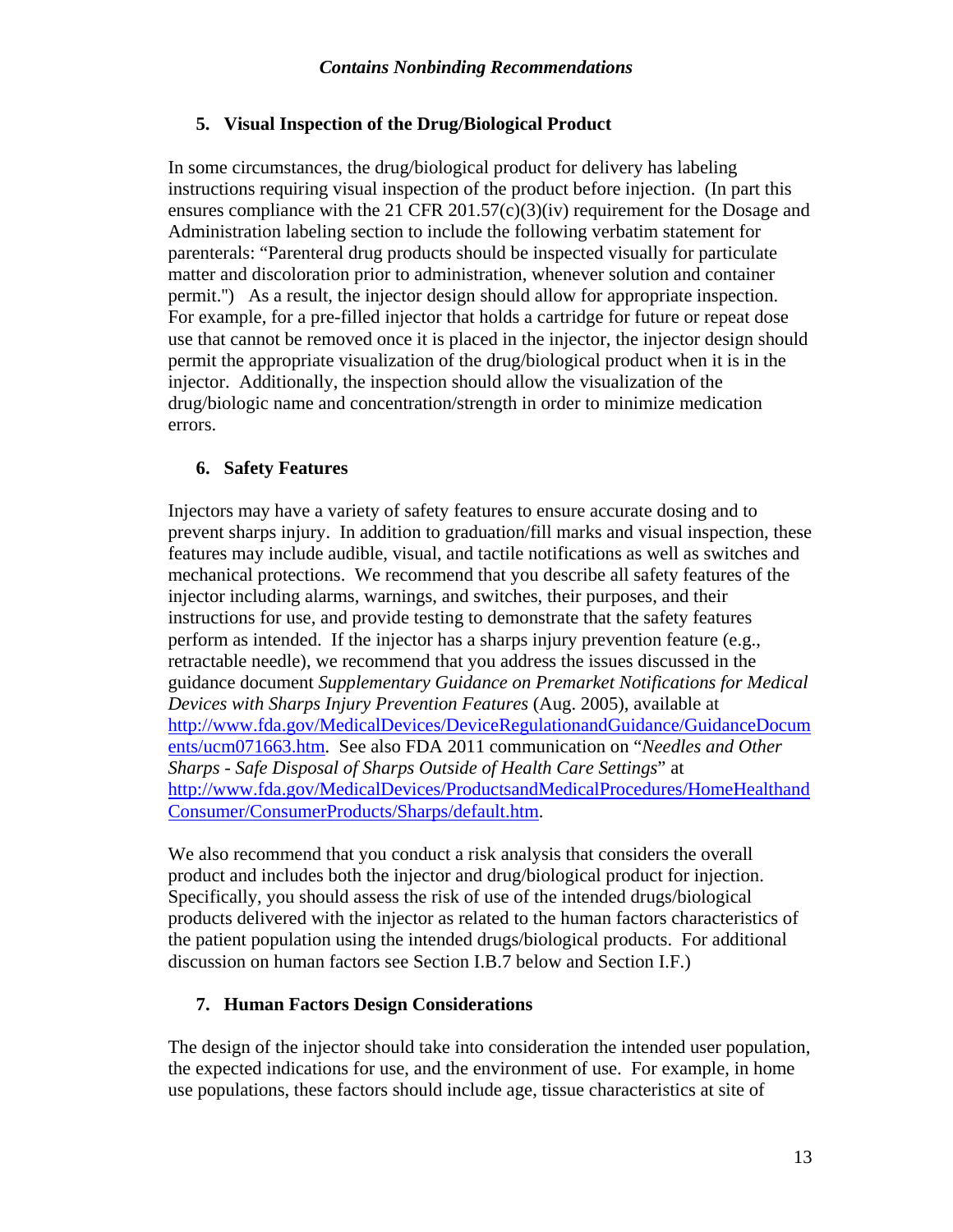injection, and any limitations in the perception, strength, mobility, and manual dexterity among the user population for whom the injector is intended.<sup>[19](#page-13-1)</sup> Injectors that are designed for user populations that might have visual impairments or manual dexterity limitations might need to have design features that accommodate those limitations; e.g., auditory alerts, larger easy grip. Likewise, injectors intended for use by individuals serving in the military should take into account the wide range of environmental conditions under which the injectors will be stored and possibly used (e.g., in desert or tropical climates or frigid conditions, and at various altitudes, such as in an aircraft or in a submarine). Other factors associated with the environmental conditions include ambient lighting, noise, and user physical activity levels. Careful evaluation of how these factors can affect safe and effective use of the injector, and how they can be mitigated should be assessed during the design and development of the injector. (See Section I.F for further discussion of human factors).

#### **C. Materials Used in Injector Construction and Manufacture**

<span id="page-13-0"></span>Your marketing application should identify all known materials that comprise the injector as well as the manufacturing materials used in construction of the injector. For general use injectors submitted under a  $510(k)$ , for each component of the injector, please specify the nature and composition of all materials of construction and identify any differences in comparison to the predicate. The submission should provide the chemical, grade, and brand name, and indicate which materials are in or will affect the fluid path.<sup>[20](#page-13-2)</sup> It should also identify any components or materials that are not identical to those of the predicate injector (e.g., plastic stoppers instead of rubber stoppers). For any new component or materials of construction, the submission should include the methods and results of testing described in this section. Also, the submission should include a comparison of the characteristics of the drug/biological products intended for use with the predicate injector versus the drug/biological products intended for use with your proposed injector.

Certain drugs/biological products have different responses to metals and manufacturing materials that may be components of an injector (e.g., silica, steel, carbon, polymers). Also, some drug or biological products may interact with manufacturing process residuals. The submission should, therefore, include the results of tests that examine the interaction between the injector materials of construction, manufacture, and process residuals with the drug/biological product. These tests should evaluate how the injectordrug/biological product interactions affect each other's performance. The testing should include the entire product use cycle functionality testing in the stability program (see Section I.D.2 and I.D.3).

 $\overline{a}$ 

<http://www.fda.gov/MedicalDevices/DeviceRegulationandGuidance/GuidanceDocuments/ucm259748.htm>.

<span id="page-13-1"></span><sup>19</sup> See *Draft Guidance for Industry and FDA Staff - Apply Human Factors and Usability Engineering to Optimize Medical Device Design* (June 2011), available at

<span id="page-13-2"></span>When finalized, this guidance will represent the FDA's current thinking on this topic.  $^{20}$  For purposes of this guidance, materials that are in or will affect the fluid path are components and accessories of the injector that make contact with the drug/biological product, including the needle, dose chamber, cartridge, plungers and stoppers, and reservoirs for the drug/biological product.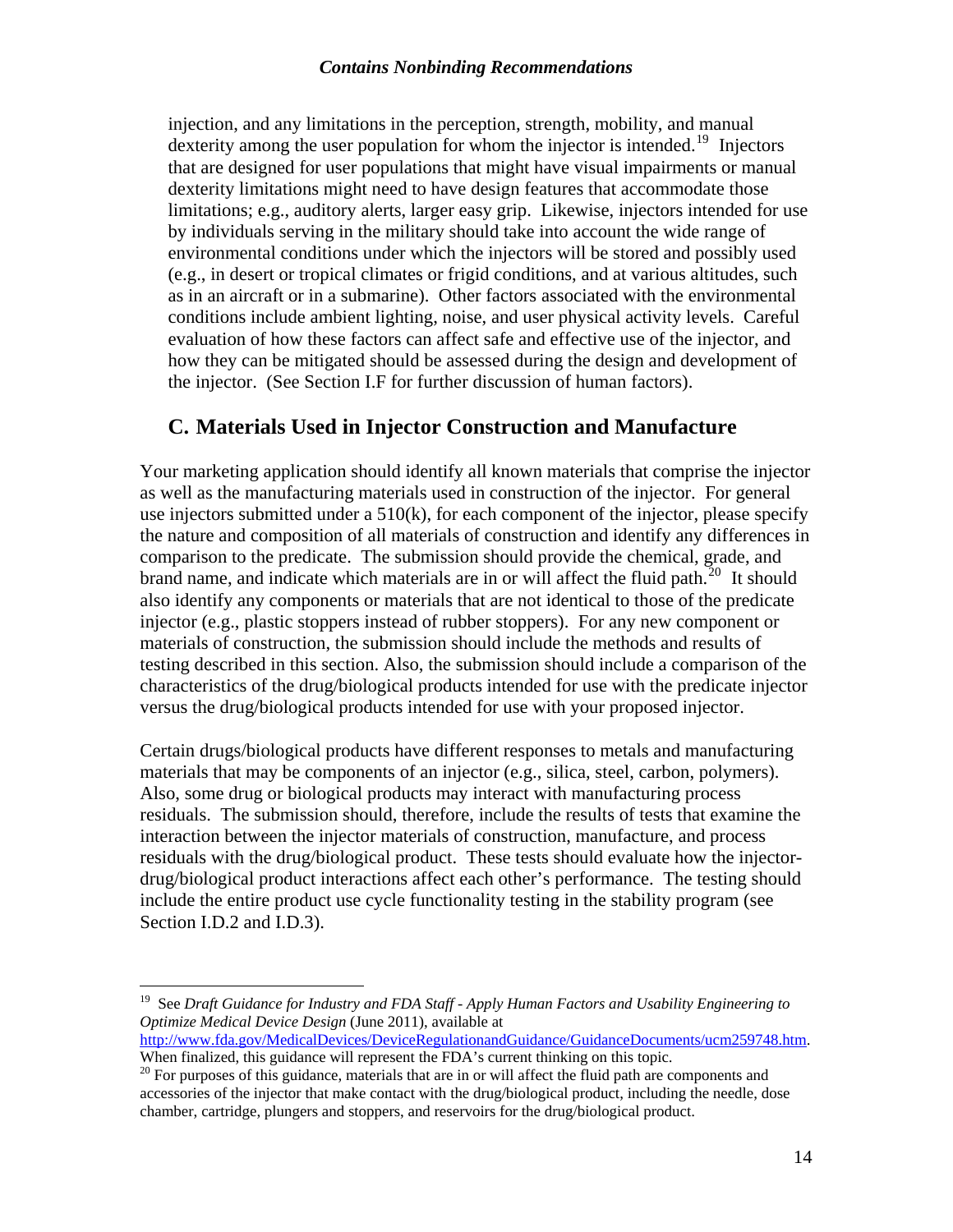Testing should characterize the components of the injector, the component materials, and residuals from the manufacturing process. For injectors submitted under the NDA/BLA the same information should be submitted, but the comparison to a predicate is not applicable. The following list describes specific issues FDA intends to consider in reviewing the submission:

- Analysis of leachables arising from the interaction between the drug/biological product and injector (see Section 1.E.3)
- Analysis of extractables from the injector components using solvents under laboratory conditions and providing the extraction profiles (see Section 1.E.3)
- Analysis of adsorption of drugs/biological products (including preservatives) onto injector components
- Analysis of head-space volatile compounds when the injector is the primary containment closure for the drug/biologic
- Analysis of drug-injector interaction over time for re-useable injectors
- Analysis of functional materials corrosion from contact with the drug/biologic product.
- Analysis of seal integrity (e.g., lubricity breach of sealing)
- Identification and analysis of effect of introduced particulates

#### **D. Performance Testing: General Use Injector Considerations**

<span id="page-14-0"></span>Performance testing for general use injectors should be with the final injector for marketing and should take into account the characteristics of the wide range of drugs/biological products in their final approved dosing form (including their approved diluent for reconstitution) with which your injector is intended to be used. Also, as appropriate for the injector design, the testing should demonstrate the drug/biological product composition characteristics that are compatible with the injector and those that are not (see Section I.A.4.a). FDA recognizes that in some general use circumstances, it may be acceptable to conduct testing with a range of representative drug/biological products. If such testing is proposed, the submission should provide a detailed justification for why it is appropriate and why the chosen product or range of products is acceptable. When conducting performance testing, we recommend that you follow the most current version of the standards recognized by FDA which are identified below and at [http://www.accessdata.fda.gov/scripts/cdrh/cfdocs/cfStandards/search.cfm.](http://www.accessdata.fda.gov/scripts/cdrh/cfdocs/cfStandards/search.cfm)<sup>[21](#page-14-1)</sup>

- ISO 7886-1: *Sterile Hypodermic Syringes for Single Use Part 1: Syringes for Manual Use*
- ISO 10993-1:*Biological Evaluation of Medical Devices Part 1: Evaluation and Testing*
- ISO 11608-1:, *Pen-Injectors for Medical Use Part 1: Pen-injectors Requirements and test methods*

1

<span id="page-14-1"></span> $21$  In a 510(k) submission when the data comply with FDA recognized standards, the submission may include summary data. However, full data should be available to provide upon FDA request during review process. Standards documents are available from the authorizing organizations.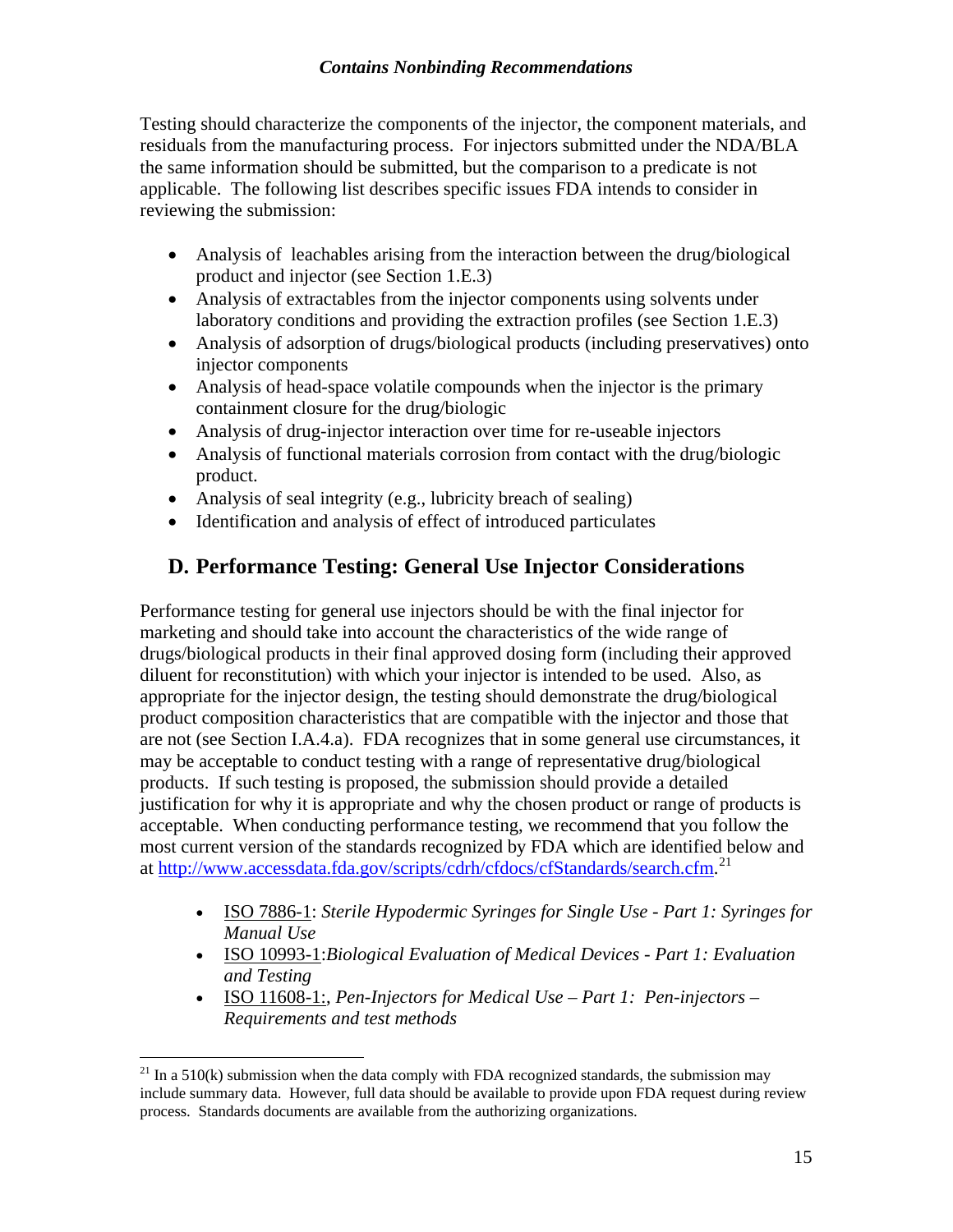- ISO 11608-2: *Pen-Injectors for Medical Use Part 2: Needles Requirements and test methods*
- ISO 11608-3: *Pen-Injectors for Medical Use Part 3: Finished Cartridge Requirements and test methods*
- ISO 11608-4: *Pen-Injectors for Medical Use Part 4: Requirements and test methods for electronic and electromechanical pen-injectors*
- ISO 21649: *Needle-Free Injectors for Medical Use Requirements and Test Methods.*
- ASTM D4169:, *Standard Practice for Performance Testing of Shipping Containers and Systems*

If applicable, FDA also recommends that you conduct software, electrical safety, and electromagnetic compatibility testing for your injector. Guidance on testing these aspects of your injector is available from FDA.[22](#page-15-0)

FDA recommends that your submission include results from the performance testing on the finished products as follows:

- List the specific bench tests conducted
- Description of each test protocol
- Summary of the results
- Description of your analysis, and
- Discussion of your conclusions

The description of test protocols should identify the:

- Objective of the test
- Test articles used in the test
- Test methods and procedures (including any specific test conditions)
- Study endpoint; i.e., the specific parameter measured, and
- Pre-defined acceptance or pass/fail criteria.
- Test procedures to demonstrate that the injector connections are compatible with other devices necessary for use but are not part of the submission (e.g., transfer device, IV luer lock needleless connection, needle, needle array).<sup>[23](#page-15-1)</sup>

#### **1. Biocompatibility**

For general use injectors, FDA recommends that you conduct biocompatibility testing as described in the guidance, *Use of International Standard ISO-10993, Biological* 

<span id="page-15-1"></span>Syringes: Stakeholder Advisory - Compatibility Problems with Needleless Intravenous Access Systems; [http://www.fda.gov/Safety/MedWatch/SafetyInformation/SafetyAlertsforHumanMedicalProducts/ucm2342](http://www.fda.gov/Safety/MedWatch/SafetyInformation/SafetyAlertsforHumanMedicalProducts/ucm234219.htm) [19.htm](http://www.fda.gov/Safety/MedWatch/SafetyInformation/SafetyAlertsforHumanMedicalProducts/ucm234219.htm). Also, see FDA Drug Safety Communication: Connection problems involving certain needleless pre-filled glass syringes containing adenosine and amiodarone; <http://www.fda.gov/Drugs/DrugSafety/ucm254215.htm>.

<span id="page-15-0"></span><sup>1</sup> 22 See *General Principles of Software Validation; Final Guidance for Industry and FDA Staff* (Jan. 2002); <http://www.fda.gov/MedicalDevices/DeviceRegulationandGuidance/GuidanceDocuments/ucm085281.htm>. <sup>23</sup> For examples of connectivity concerns, see FDA Safety Communication: Needleless Pre-filled Glass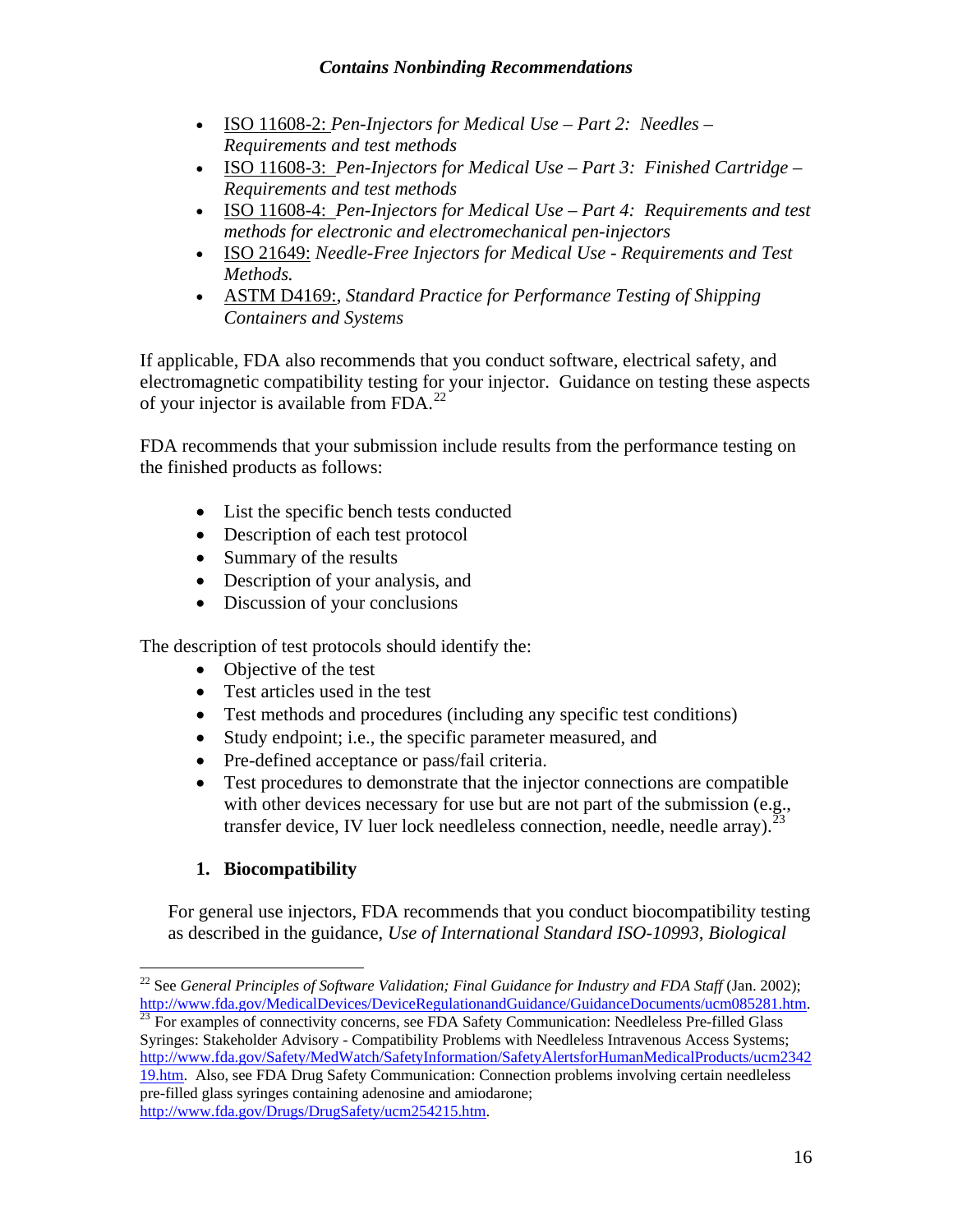*Evaluation of Medical Devices Part-1: Evaluation and Testing.*[24](#page-16-0) The biocompatibility testing should consider components or materials in contact with the patient, including components or materials that are in the fluid path that externally communicates with the patient's body (e.g., skin, tissue, blood, bodily fluids). The selected biocompatibility tests should be appropriate for the type and duration of contact with your device. Summaries of biocompatibility testing should include:

- Listing of the specific tests you conducted
- The details of extraction testing (e.g., whether the entire injector or only a small piece of the injector was extracted, whether all the components were included in the extraction, whether the extraction was performed on the finished injector subject to all processing methods and sterilization)
- The extracts tested and justification for the choice of extracts (e.g., polar, non-polar)
- The animal model or cell line
- The extract conditions (e.g., time, temperature, area- or mass-to-volume ratio compared to in-use conditions)
- The test and controls used
- The end points used
- As appropriate, toxicity testing of extracts described in the United States Pharmacopeia USP<87>, USP<88>, USP<381> and USP<661> as well as systemic toxicity, delayed dermal contact sensitization studies, nonpyrogenicity testing, cytotoxicity testing using red blood cells and mouse fibroblasts, and Ames assays. $25$

Depending on the specific materials in the product and conditions of use, FDA may request additional pharmacology-toxicology testing.

#### **2. Shelf-Life Stability and Expiration Dating**

For stability and expiration dating, the testing should consider the general use injector's shelf-life/expiration dating before it is actually used and the injector in-use life with the drug/biological product. The test data should include a demonstration that at the labeled expiration date the injector can still be reliably and reproducibly used for the labeled number of injections with the same dose accuracy. FDA recommends that shelf and in-use life-testing endpoints include:

- Freedom from defects (e.g., displaced parts, cracking, leaking, change in injection force)
- Proper assembly of replacement needles and cartridges
- Accuracy of delivered dose (see Section I.E.1)

<span id="page-16-0"></span> $\overline{a}$ <sup>24</sup> *ISO-10993, Biological Evaluation of Medical Devices Part-1: Evaluation and Testing* <http://www.fda.gov/MedicalDevices/DeviceRegulationandGuidance/GuidanceDocuments/ucm080735.htm>. <sup>25</sup> United States Pharmacopeia information is accessible at [http://www.usp.org.](http://www.usp.org/)

<span id="page-16-1"></span>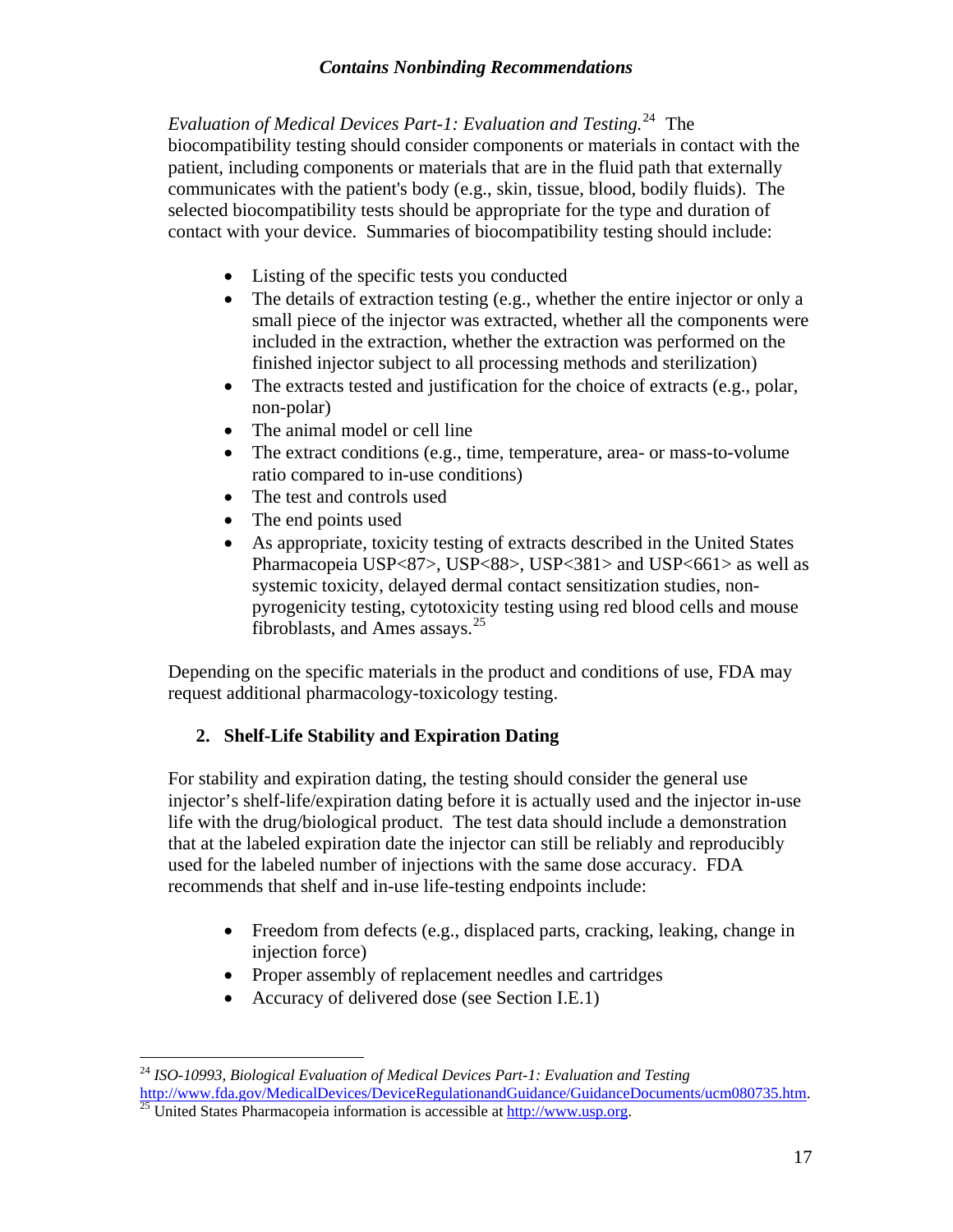As above, the submission should include an analysis and discussion of the physical degradation of and changes to the injector before use and during use due to the exposure conditions. For additional information relating to the life of an injector, see Section I.E.2.

#### **3. Environmental Conditions**

You should submit data to verify that the injector performance is not adversely affected by environmental conditions, such as the following:

- Sterilization
- Extreme operating temperature environments (i.e., upper and lower ends of the specification)
- Extreme storage temperature environments (i.e., upper and lower ends of the specification)
- Extreme conditions of use testing, when applicable (i.e., upper and lower ends of the specification)
- Packaging
- Shipping conditions

In addition, for jet injectors, the extent of "wear and tear" on the nozzle and fluid path is of concern. The high jet stream velocity and pressure may have deleterious effects on the fluid path and the nozzle, including erosion, component deformation, and structural failure. These effects should be assessed in relationship to the injector and component service life, servicing, or replacement intervals.

#### **4. Functional Testing**

Depending on the type of injector, as appropriate for the injector design, a company may be asked to conduct additional bench testing to demonstrate that the injector functions as intended. Testing to assess the functionality of your injector may include:

- Flow rate
- Injection time (i.e., time required to deliver the drug/biological product)
- Reliability of the mechanism to deliver the drug/biological product
- Depth of injection
- Safety features
- Verification for absence of leakage
- Verification of non-coring needle (e.g., if the needle is used to puncture a septum)
- Needle dwell time (i.e., amount of time that the needle is in the body)
- Chemical resistance (i.e., data to ensure that the injector and its label are not adversely affected by the recommended cleaning agents)
- Structural testing at extreme pressure and temperature conditions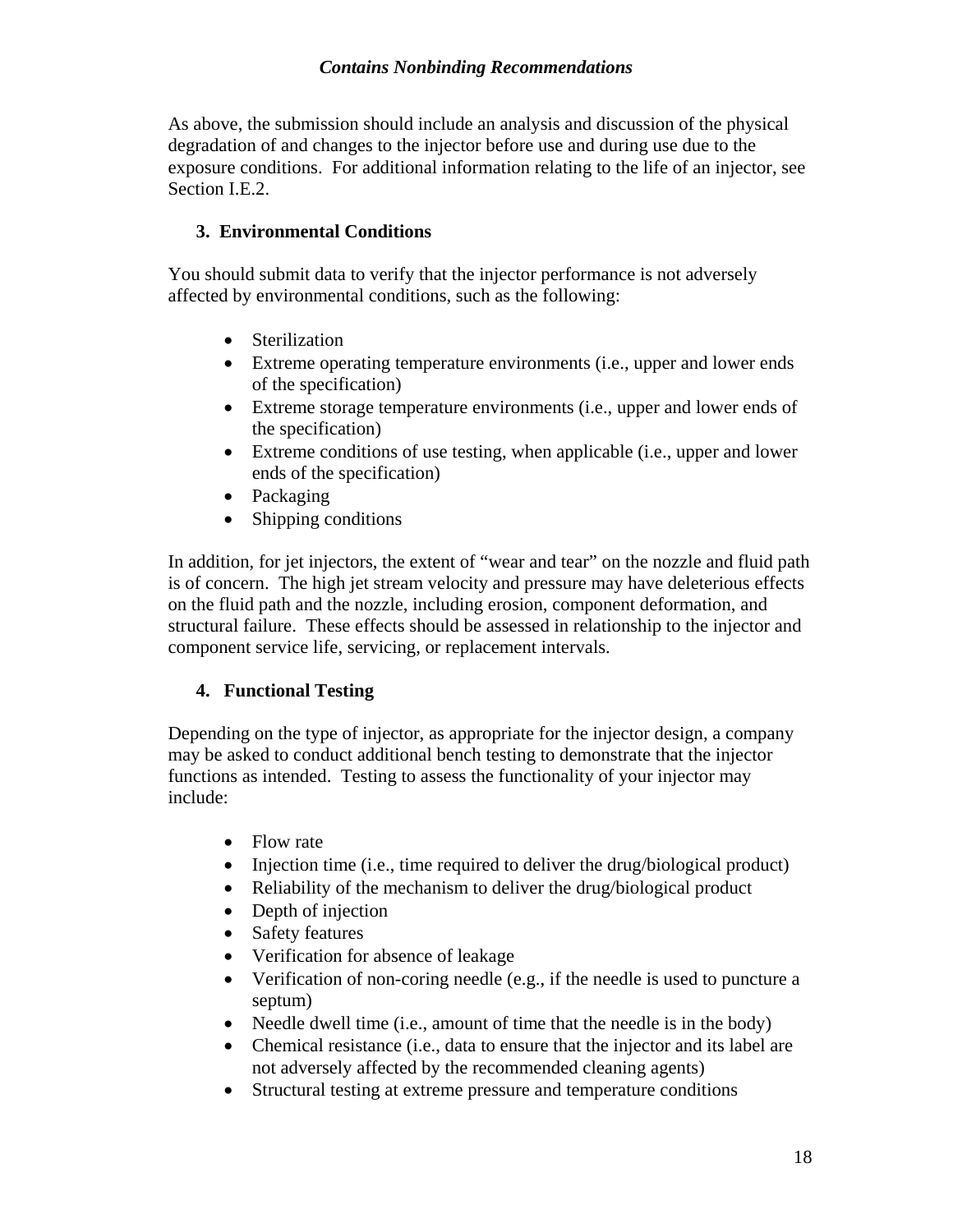Testing to assess the mechanical specifications of your injector may include:

- Force required for assembly
- Force required to actuate the injector
- Force required to defeat the needle shield or other safety mechanism
- Load testing on individual components
- Needle bond strength (i.e., force required to pull the needle off the injector)
- Needle penetration force (i.e., force available for needle insertion)
- Needle deflection angle that causes injector failure (note: this is important if the needle retracts after insertion)

The above tests should include testing of all safety features to ensure they perform as intended. Also, for multiple use injectors, the testing should verify the duration of repeated use.

#### **E. Performance Testing: Injector and Drug/Biological Product Considerations**

<span id="page-18-0"></span>For a general use injector, in association with the considerations in Section I.D, the submission should include the results from performance testing of the final finished injector for final finished dosage form for testing of the drug/biological product dose accuracy and for depth and route of injection as described below. For injectors intended for use with a certain class/family or product line or with a specific drug/biological product, when developing your plan for performance testing you should begin with the considerations described in Section I.D and should then focus on the unique attributes of the injectable product class/family or product line, as described below. Likewise, subsequent to the applicable considerations in section I.D, the following testing considerations apply to the specific drug/biological product of a combination product.

When conducting performance testing for your injectable product, you should use the actual drug/biological product(s) in its final approved dosage form (including its approved diluent, if applicable) as intended for injection. For example, for an injector intended for use with a specific drug, you should perform biocompatibility testing with that drug (see Section I.D.1).

When conducting performance testing for a class/family or product line, you should consider the type of testing necessary to evaluate the expected injector-drug/biological product interactions. For example, if the injector materials are coated with a polymer, then the submission should identify which types of drug/biological product characteristics were tested to demonstrate an acceptable level of leachable or extractable material into the drug/biological product (see Section I.E.3 below).

We recommend that your submission include results from the following performance tests, in addition to the tests identified in Section I.D: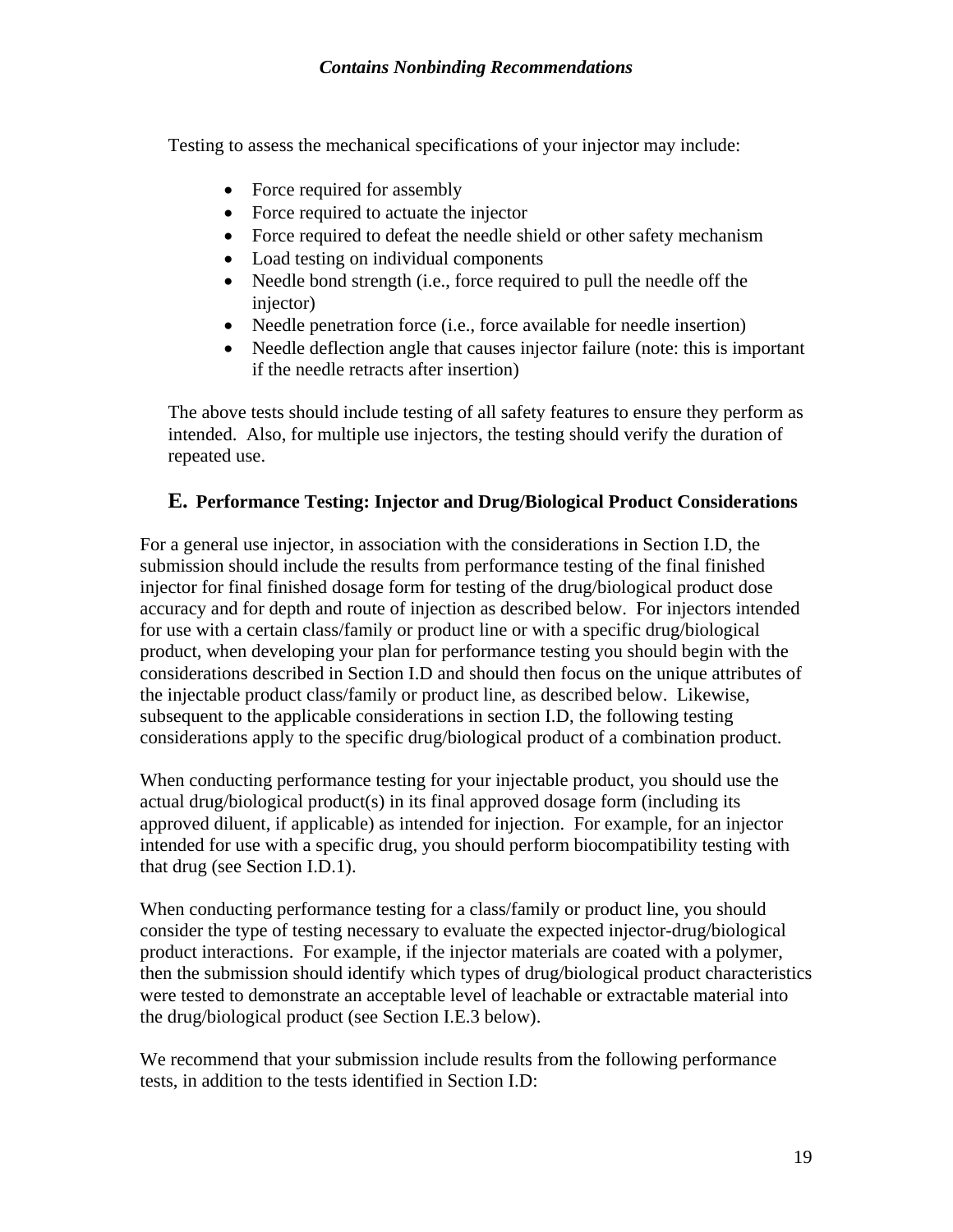#### **1. Dose Accuracy**

Using your final injector, FDA recommends the following injection dose accuracy testing for the drug/biological product in its approved dosage form for injection, including the use of the approved diluent as applicable. If the study is for a devicedrug/biological product pending approval, then the testing should use the final combination.

- Testing to demonstrate that the volume/weight of drug/biological product expelled through the injector is the same as the set dose
- Testing to ensure that multi-dose (fixed dose) cartridge injectors are designed to accurately deliver the fixed dose each time for the number of multi-dose injections specified in the labeling
- Testing to ensure that multi-dose (variable dose) cartridge injectors are designed to accurately deliver each successive randomly set dose
- Testing to ensure that dose settings/markings correlate with the volume of drug/biological product delivered

We recommend, where appropriate, that injectors include an alarm that notifies the user when only a partial dose has been delivered. Performance testing should include testing of such alarm(s). Product labeling should also include information instructing the user on what action should be taken in the event of partial dosage. (In addition, see information in Section I.B.4.)

#### **2. Depth and Route of Injection**

 $\overline{a}$ 

Testing should demonstrate that the depth of needle penetration and/or dispersion of the drug/biological product in the target tissue are accurate and consistent. The model chosen for this testing should be human skin and any specific tissue layers, or should simulate the human target tissue as closely as possible. If the selected model is a simulation of human tissue, the application should include an explanation to justify why the model is appropriate.<sup>[26](#page-19-0)</sup>

Where applicable, provide a statistical comparison and justification for any differences between the measurements for the subject injector and those for predicate injectors or other delivery methods, as appropriate for the development question being addressed. (See section I.B.1)

Certain drugs or biological products require delivery to a precise tissue plane (e.g., intradermal, subcutaneous, intramuscular). Where applicable, the submission should include test results demonstrating reliable and reproducible depth of delivery (e.g., amount delivered subcutaneously, intradermally, or intramuscularly). Also see Section I.B.7 and I.F.1.

<span id="page-19-0"></span><sup>&</sup>lt;sup>26</sup> Examples of acceptable depth of penetration testing include, but are not limited to, human, porcine, and cadaver models.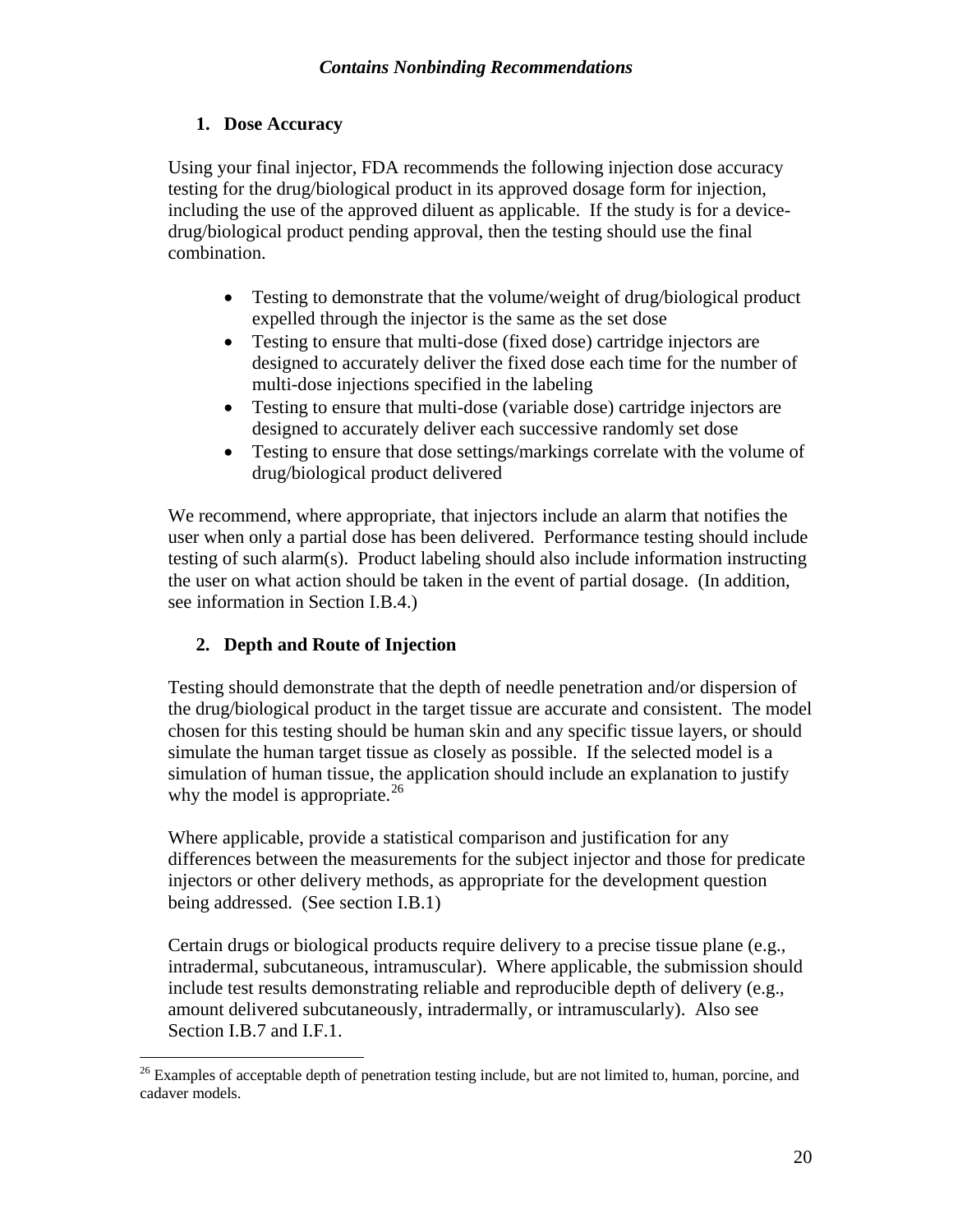For injectors that involve the mechanical actuation and insertion of the hypodermic needle, jet injection or needleless injector, we recommend that you perform additional testing to examine the following parameters:

- Reliability for the specified depth of insertion throughout the expected injector life cycle
- Injector performance such as the amount of pressure needed to administer an injection and the permissible areas of body that may receive successful injections
- How population-specific issues, such as gender, body weight, age, and skin disorders, may affect injection safety or effectiveness
- The presence of blood vessels to avoid intravascular injection (if applicable)

For jet injectors, testing should also characterize the fluid dispersion from the injection to indicate the percentage of fluid in or at the surface of the muscle and at various depth ranges in the subcutaneous region. The submission should include images of injections depicting the distribution of the injected drug/biological product.

#### **3. Special Testing Considerations**

If the injector materials also comprise the container closure system for the specific drug/biological product, then you should perform the following in-vitro testing to support the performance of your injector with the specific drug/biological product. In some circumstances, similar testing may be appropriate for injectors intended for use with a class/family or product line.

#### **Extractables or Leachables**

In addition to the studies identified in Section I.C, you should provide studies that evaluate head space volatiles in the cartridge. Specifically, you should demonstrate that any seals or o-rings have the ability to contact different method of injection drug/biological products without sloughing or leaching material. Testing should also demonstrate seal integrity. Other testing that may be applicable to identify interaction with the injector and the injector manufacturing materials include:

- Extractant analysis: e.g., pH shift, turbidity, heavy metals, non-volatile residue, residue on ignition, UV absorption, silicone content.
- Chromatography: e.g., nucleating agents, cross-linking agents, curing agents, antioxidants, acid scavengers, plasticizers.
- Impurities and degradation products
- Endotoxins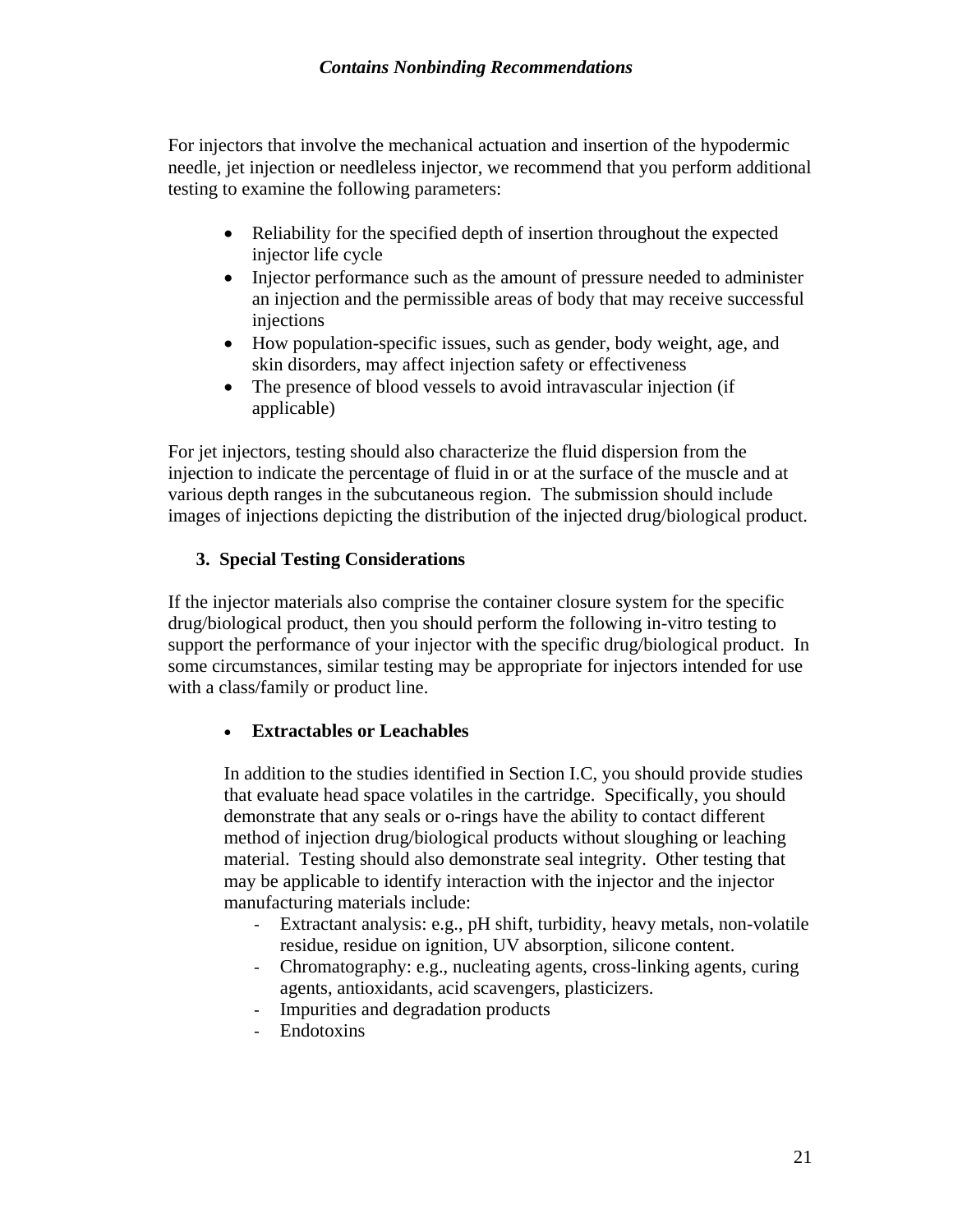In addition, data should include the methods and assay sensitivity used to determine the acceptable level of device materials leachable or extractable into the drug product.

#### **Adsorpables**

Testing should evaluate the presence of drug/biological product or component gases, liquids, or solutes that accumulate on a surface of the injection device. Data should include the methods and assay sensitivity used to determine the acceptable level of drug/biological product adsorpables.

#### **Drug/Biological Product Container and Closure Integrity**

For the configuration in which the injector or its fluid path is in direct contact with the drug/biological product, we recommend consideration of the principles in the FDA guidance, *Container Closure Systems for Packaging Human Drugs and Biologics: Chemistry, Manufacturing and Controls Documentation* (May 1999); available at [http://www.fda.gov/downloads/Drugs/GuidanceComplianceRegulatoryInform](http://www.fda.gov/downloads/Drugs/GuidanceComplianceRegulatoryInformation/Guidances/UCM070551.pdf) [ation/Guidances/UCM070551.pdf.](http://www.fda.gov/downloads/Drugs/GuidanceComplianceRegulatoryInformation/Guidances/UCM070551.pdf)

#### **Shelf-life and Expiration Dating: Injector-Drug/Biological Product**

Applications for injectors intended for use with a specific drug/biologic product or for a drug/biological class/family or product line should include stability data to establish the shelf-life and expiration dating of the relevant fully assembled injector-drug/biological product. For example, as appropriate, tests may assess the shelf life of the assembled product in storage conditions before use. They may also assess stability and expiration dating of the final to-be-marketed configuration under expected in-use conditions (e.g., rugged use, different environmental conditions). Where applicable, the tests should evaluate the product after reconstitution. They should assess any injectate that remains in the fluid path after injection; e.g., to determine if it degrades or contributes to the denaturing of the drug/biological product. As applicable, the in-use life testing should include data to demonstrate that the method of injection (e.g., rate, shear force, injection pressure) does not affect stability, safety, or effectiveness of the drug or biological product(s). When conducting stability and expiration dating tests, the entire injector system should be tested; i.e., the drug/biological product in its direct container closure (cartridge) plus any surrounding injector materials and packaging. Bench testing for container closure and packaging ruggedness should include, but is not limited to, mechanical reliability (release specifications), accelerated testing, temperature cycling, temperature extremes, pressure changes, vibration, etc. (For information on testing of a general use injector, see Section I.D.2.)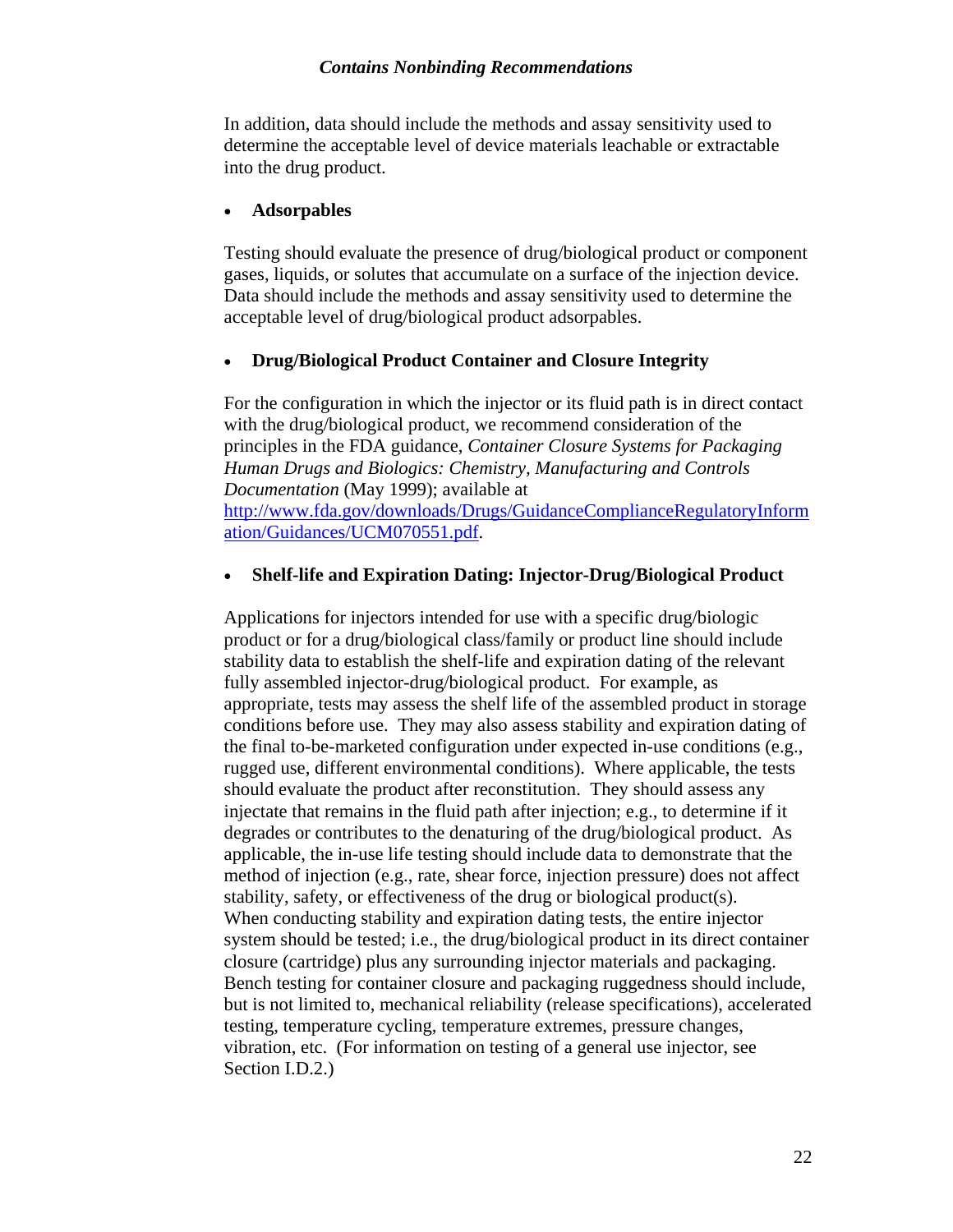#### **F. Performance Testing: Clinical Considerations**

<span id="page-22-0"></span>Specific considerations for clinical trial design are beyond the scope of this guidance. Human factors studies would evaluate user interactions with the injector and whether the intended user population could safely and effectively use the injector with the specified drug/biological product.

#### **1. Human Factors**

To demonstrate that the users can safely and effectively use the injector in subsequent pivotal clinical studies, you should perform a comprehensive evaluation of all user related risks, and as needed, conduct human factors/usability studies with the final version of the device to validate users' performance with representative users. Depending upon the characteristics of the injector, its intended user population, and the environment of use, the studies should focus on essential aspects of using the product. These aspects may include, for example, the ability of users:

- To read, understand and follow instructions;
- To adequately set up the injector;
- To reconstitute injectable materials, draw up or set the proper dose, prime the injector (if required);
- To perform the injection or self-injection correctly; and
- To dispose of sharps and other disposable materials safely and properly.

#### **2. Additional Considerations**

FDA may request additional in-use information for critical features of injectors intended for use with a specific drug/biological product. For example, additional information may be appropriate for certain lock-out features, complex doseadjustment methods, or other high-risk systems. For such products, we recommend that you contact the lead review division to discuss other pre-clinical and clinical data requirements.

#### <span id="page-22-1"></span>**G. Sterilization and Sterility Assurance**

#### **1. Sterilization**

Sterilization incorporates two aspects: the sterility assurance necessary for the injector itself and the sterility assurance necessary for the final finished injector-drug/biological product as a whole. For general use injectors intended for use with a wide range of marketed drugs/biological products, the submission should include sterilization information for the injector, as recommended in the FDA guidance, *Submission and Review of Sterility Information in Premarket Notification (510(k)) Submissions for*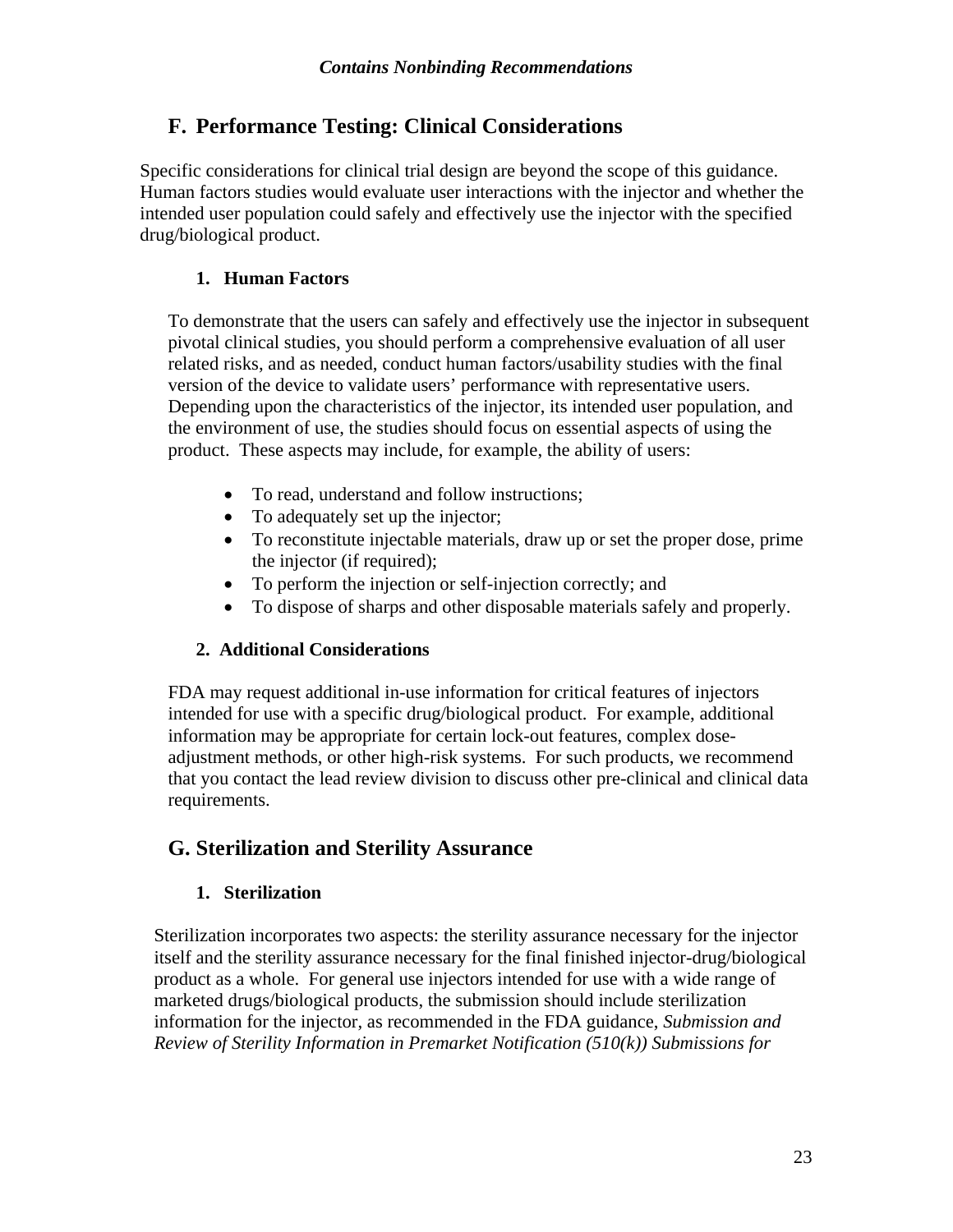*Devices Labeled as Sterile (Draft).*[27](#page-23-0) If the injector is provided as sterile, the data should demonstrate a probability of a non-sterile unit not greater than  $1 \times 10^{-6}$ . The components comprising the fluid pathway should be shown to be non-pyrogenic. For all sterile components, the submission should contain a description of the injector packaging, including a list of packaging materials. In addition, the sterility assurance necessary for the injector-drug/biological product in its final finished form the testing should be as recommended in the FDA guidance entitled, "*Guidance for Industry for the Submission Documentation for Sterilization Process Validation in Applications for Human and Veterinary Drug Products."*[28](#page-23-1)

FDA recognizes that the following standards may be useful for determining sterilization processes and test methods. The database of CDRH recognized standards is available at <http://www.accessdata.fda.gov/scripts/cdrh/cfdocs/cfStandards/search.cfm>

- ANSI/AAMI/ISO 17665-1: 2006, *Sterilization of Health Care Products Moist Heat – Part 1: Requirements for the development, validation, and routine control of a sterilization process for medical devices*
- ANSI/AAMI/ISO 11135-1:2007,*Sterilization of Health Care Products Ethylene oxide – Part 1: Requirements for development, validation, and routine control of a sterilization process for medical device*
- USP 27:2004, *Sterility, Biocompatibility, Biological Tests and Assays, Bacterial Endotoxin Test (LAL), Pyrogen Test (USP Rabbit Test), or other applicable tests related to the drug/biological product and delivery of the drug/biological product*
- AAMI/ANSI/ISO 11737-1:2006, *Sterilization of medical devices-microbiological methods-Part 1: Determination of the population of microorganisms on product*
- ANSI/AAMI/ISO 11607:2006, *Packaging for terminally sterilized medical devices*

For an injector that will be in a co-package or will be pre-filled with a specific drug/biological product, the submission should address the possible effects of the method of sterilization on the package (e.g., effects specific to the drug/biological product concerning, for example, light stability or oxygen sensitivity; effect on stability; effect on performance). For an injector cartridge that will be in direct contact with a drug/biological product, we recommend that you select an appropriate method of sterilization for the product and primary packaging material, and that you justify your choice of method in your submission. For example, if terminal

<span id="page-23-1"></span>*Applications for Human and Veterinary Drug Products,"* available at

<span id="page-23-0"></span><sup>1</sup> <sup>27</sup> *Submission and Review of Sterility Information in Premarket Notification (510(k)) Submissions for Devices Labeled as Sterile (Draft*) available at

<http://www.fda.gov/MedicalDevices/DeviceRegulationandGuidance/GuidanceDocuments/ucm109884.htm>. When finalized this draft will supersede the FDA 2002 *Updated 510(k) Sterility Review Guidance K90-1*; [http://www.fda.gov/downloads/MedicalDevices/DeviceRegulationandGuidance/GuidanceDocuments/UC](http://www.fda.gov/downloads/MedicalDevices/DeviceRegulationandGuidance/GuidanceDocuments/UCM072790.pdf) [M072790.pdf.](http://www.fda.gov/downloads/MedicalDevices/DeviceRegulationandGuidance/GuidanceDocuments/UCM072790.pdf) [28](http://www.fda.gov/downloads/MedicalDevices/DeviceRegulationandGuidance/GuidanceDocuments/UCM072790.pdf) *Guidance for Industry for the Submission Documentation for Sterilization Process Validation in* 

[http://www.fda.gov/downloads/Drugs/GuidanceComplianceRegulatoryInformation/Guidances/UCM07217](http://www.fda.gov/downloads/Drugs/GuidanceComplianceRegulatoryInformation/Guidances/UCM072171.pdf) [1.pdf](http://www.fda.gov/downloads/Drugs/GuidanceComplianceRegulatoryInformation/Guidances/UCM072171.pdf)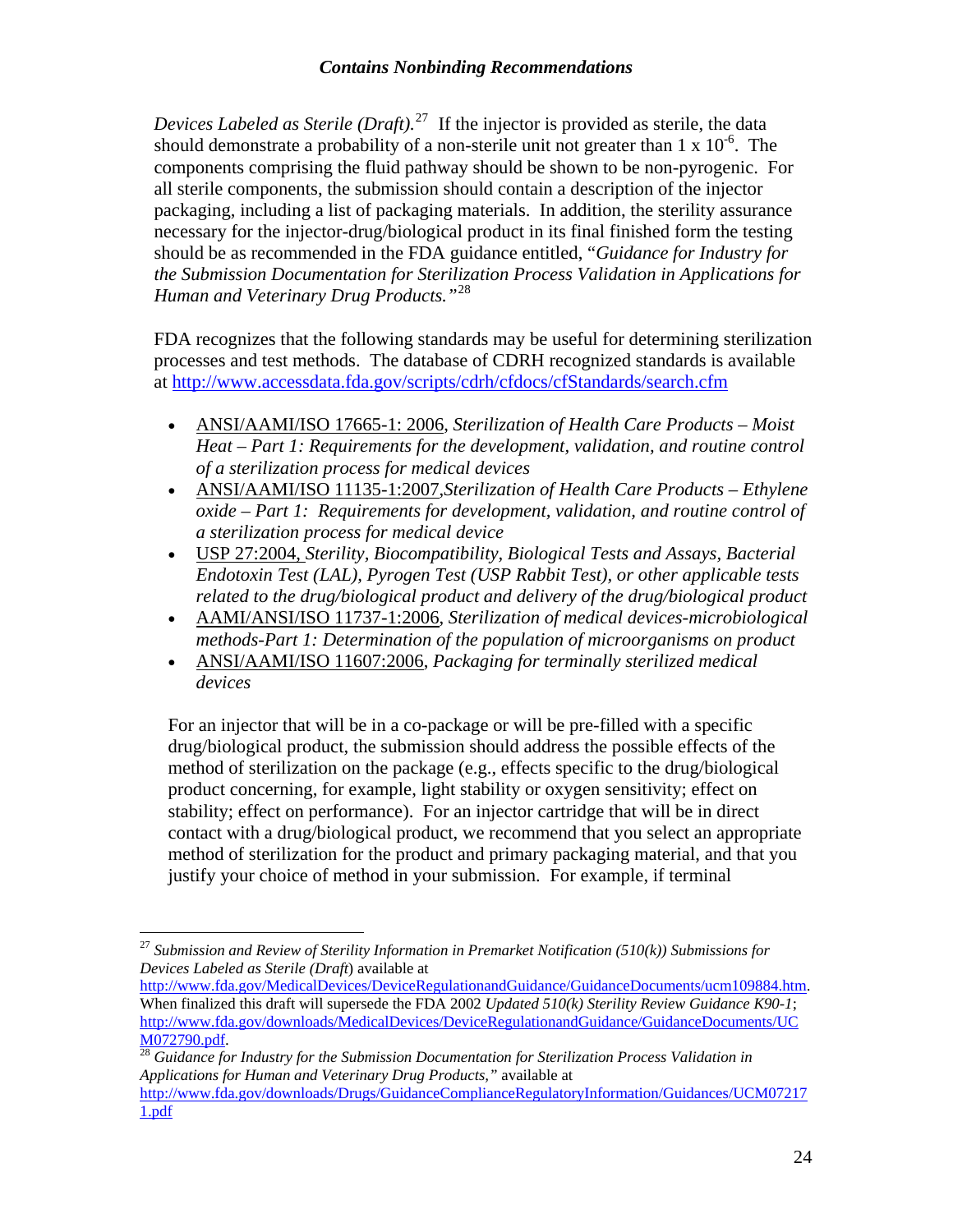sterilization will adversely affect the drug or biological product, you should justify the selected method for sterility assurance.

#### **2. Cross-Contamination Potential**

The vast majority of injectors are approved or cleared for single patient use. In general, multi-patient use injectors (e.g., reusable needle-free Multi-Use-Nozzle Jet Injectors) raise significant concerns for the risk of blood born pathogen and skin contaminant transmission from patient to patient. For example, there is a potential for disease transmission when blood contamination of the fluid path or the injectable product occurs during a previous injection. Contamination can occur on the skincontacting surface of the injector or inside the injector from splash-back. It is also possible that the replaceable cap may become contaminated. In addition, in-between use cleaning of any component in or around the fluid path may result in contamination.

Sponsors are likely to face challenges in validating methods to evaluate the absence of cross-patient contamination. Initial information on such methodological challenges is available in the transcript of the FDA General Hospital and Personal Use Devices Advisory Panel meeting.<sup>[29](#page-24-1)</sup> FDA strongly encourages sponsors who are considering the development of multi-patient use injectors to meet with FDA to discuss approaches to validate their testing methods and overall development plans. To facilitate discussion, FDA recommends that the sponsor submit a Pre-Submission, which should include, at a minimum, information on the use of the most sensitive test available, a discussion of test method selection, assumptions, limitations, plans to document the accuracy of this method, and a thorough discussion and justification of the test method selection.

#### **H. Labeling**

<span id="page-24-0"></span>Pen, jet, and related injectors are intended for use by health care professionals, caregivers or for self-administration by the patient. We recommend developing labeling that carefully considers the end user and is consistent with the labeling of the drug or biological product for injection. (See section I.A.4 for the type of information that should be available in the approved labeling for the drug/biological product proposed for injection with the injector.) In some circumstances, it may be appropriate to develop a patient package insert or labeling for the patient or caregiver.[30](#page-24-2) Additional instructions may be appropriate for in-service training programs to familiarize users with the features of the injector and how to use the injector in a safe and effective manner.

#### **1. General Labeling Principles**

<span id="page-24-1"></span><sup>&</sup>lt;sup>29</sup> For more information, see the transcript for the FDA General Hospital and Personal Use Devices Panel (August 9, 2005), available at [http://www.fda.gov/ohrms/dockets/ac/05/transcripts/2005-4172t1.htm.](http://www.fda.gov/ohrms/dockets/ac/05/transcripts/2005-4172t1.htm) <sup>30</sup> See 21 CFR 208.20.

<span id="page-24-2"></span>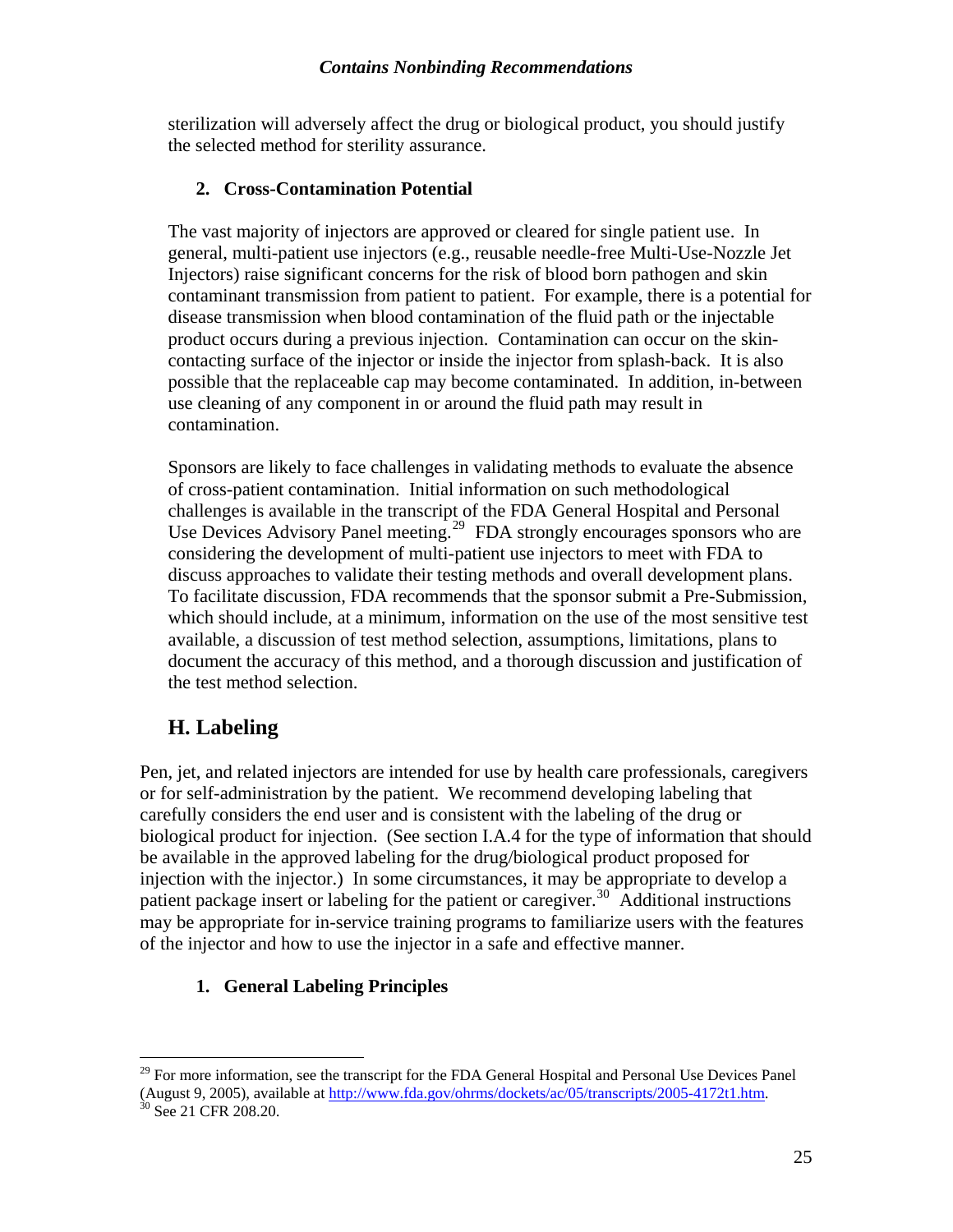In general, the following describes the appropriate elements that should be included in the labeling of the injector. As appropriate for how the injector and the corresponding drug/biological product are marketed (e.g., co-packaged, prefilled, or separately sold products), the labeling format should be tailored to ensure safe and effective use  $31$ 

- Injector description, including name
- Intended use and indications for use
- Type-of-use for the injector (e.g., personal, professional, single-use, reusable, labeled and sold for only one patient)
	- a. Labeling should include appropriate warnings and precautions for the use conditions and patient population. For example, single-patient reusable injectors should include a warning to inform the user not to share the injector with other patients.
	- b. Labeling on the injector itself should provide for space to allow healthcare provider to write the name of the specific patient for whom the injector is specified to avoid medication error.
	- c. Labeling should include a prominent statement for "single patient use only" to avoid misuse and cross contamination.
- Intended patient population

- For general use injectors and those intended for use with a class/ family or a specific product line, sufficient labeling should be provided for the health care provider to determine what drug/biological product(s) is approved for administration by the injection method. As appropriate, this includes but is not limited to the following: $32$ 
	- *a.* Language stating the readily identifiable characteristics of the class, family or product line of drug or biological products approved for use with the injector; e.g., characteristics that are in the drug/biological product labeling,
	- *b.* Language referring the user to the approved drug/biological labeling to determine if it is specifically approved for use with that type of injector and to obtain relevant dosing information, or
	- *c.* Language indicating that the injector is for use in accordance with the approved labeling of the drug/biological product.
	- *d.* List of brand name or list of name, type, and characteristics of drug/biological product that is specifically approved for use with the type of injector, method of injection, the dose range for the

<span id="page-25-0"></span> $31$  The labeling format may vary depending upon the type of marketing application. For example, a general use device under 510(k) should provide sufficient information for a user to determine how to select an approved drug/biological product to inject using the injector. (Generally, see 21 CFR Part 801). For a combination product, the language will be specific for the device and drug/biological product. If the combination product is under NDA/BLA the format should be consistent with the Physician Labeling requirements available at

[http://www.fda.gov/Drugs/GuidanceComplianceRegulatoryInformation/LawsActsandRules/ucm085169.ht](http://www.fda.gov/Drugs/GuidanceComplianceRegulatoryInformation/LawsActsandRules/ucm085169.htm)

<span id="page-25-1"></span> $\frac{m}{32}$  $\frac{m}{32}$  $\frac{m}{32}$  In developing final labeling, in addition to the data submitted, FDA considers the information on the approved drug label(s) provided in the submission, see Section I.A.4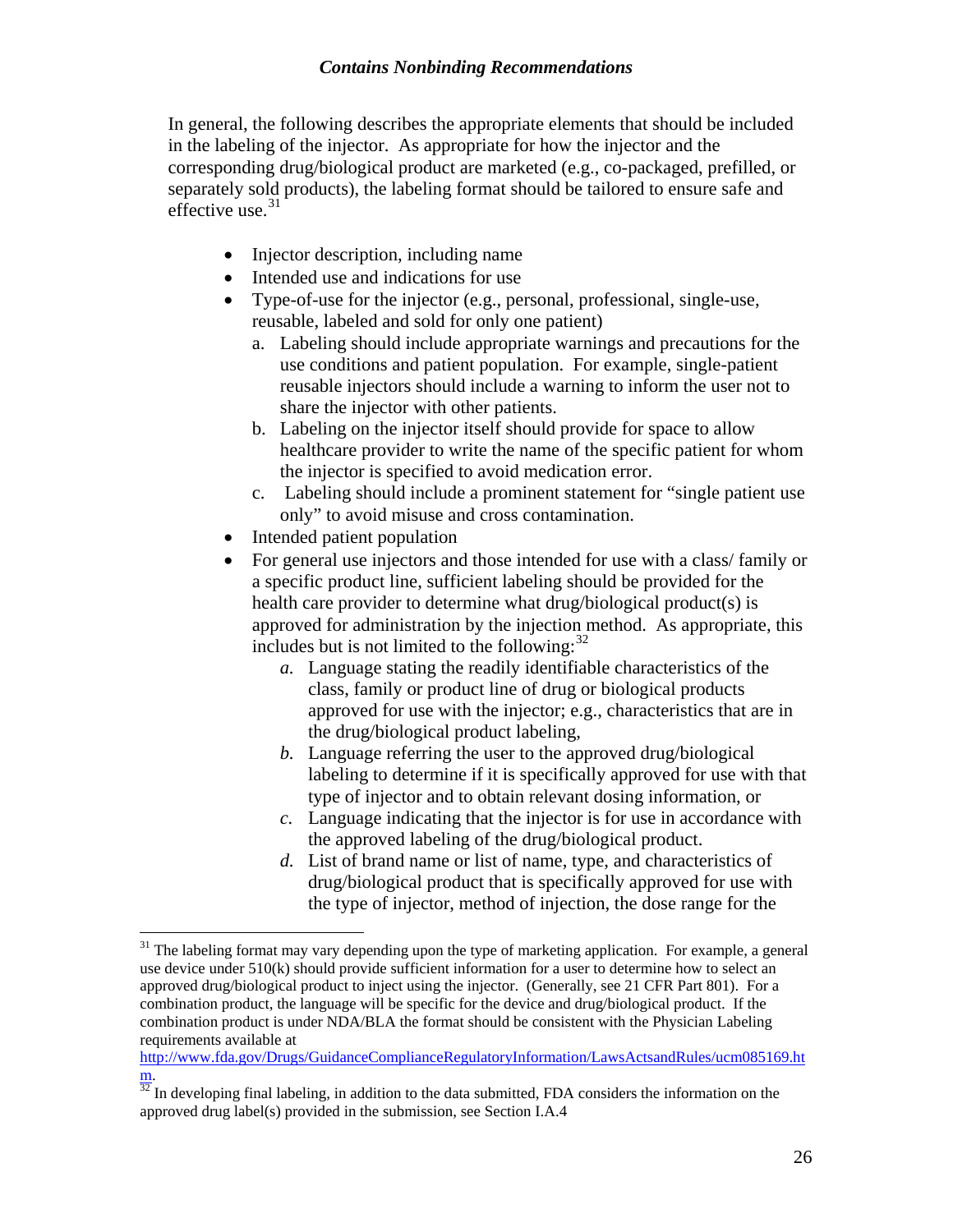injector, number of doses the injector delivers, single patient use or other conditions.

- e. Drug/biological product capability (e.g., single-dose-disposable, repeat dose disposable, single patient reusable or refillable, adjustable dose).
- Contraindications
- Warnings, limitations, and precautions, including incomplete dosing, overdosing, dosing site error (e.g., injection into the incorrect tissue), and cross-contamination
- Safety and effectiveness data accrued with use of the injector
- Identification of any drug/biological product characteristics that are not compatible with the injector, if known
- Areas of the body appropriate for injection, including depictions with diagrams, and appropriate skin preparation prior to injection
- Target tissue and injection sites, including appropriate warnings for intravenous injection of drugs/biological products intended for intramuscular or subcutaneous injection
- Directions for use, user instructions, and diagrams. As appropriate, this should include instructions for use of the injector that is consistent with the approved drug labeling instructions
- Assembly instructions and diagrams (e.g., how the drug/biological product is contained in the injector and the method for inserting the drug/biological product into the injector)
- Maintaining sterility during injector assembly
- Dose setting and administering an injection
- How to ensure that the full dose is delivered
- How to ensure that a full dose remains in a reusable prefilled injector
- Prevention of or remedy for incomplete or partial dosing or overdosing events
- The correct amount of pressure needed for an injection
- Information about injection depth
- Labeling recommendations for sharps injury prevention features
- Environmental conditions of use and storage
- Reuse, cleaning, servicing
- Proper safe biomedical sharps waste disposal instructions for the injector, cartridge, and needles
- Troubleshooting
- Life of the injector and critical components

For injectors intended for use with a specified class/family or product line, FDA may request additional labeling information (e.g., expiration dating after insertion of the drug/biological cartridge into the injector and/or reconstitution of a drug cartridge, or use of nomenclature consistent with that of the drug/biological product).

Injector labeling should include a patient labeling and medication guide as applicable.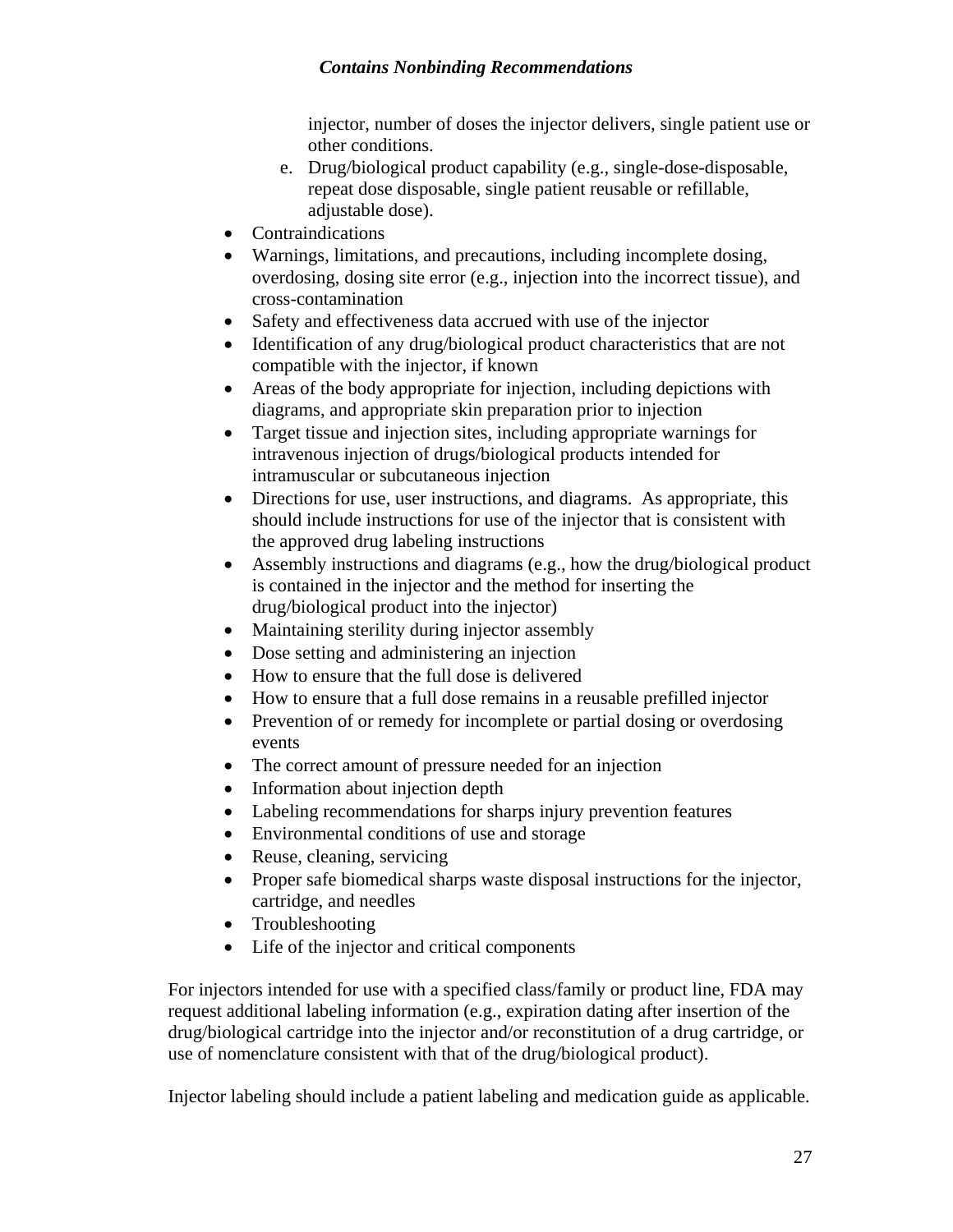# <span id="page-27-0"></span>**SECTION II: CONTENT AND FORMAT CONSIDERATIONS**

FDA recommends a pre-submission meeting with the lead Center to discuss how you propose to organize the NDA/BLA Common Technical Document (CTD) submission to identify the injector related information. Similar meetings should be requested when an NDA/BLA submission is used along with a separate device submission. For additional information on stand alone 510(k) submissions, see 21 CFR Part 807 Subpart E. Also for process, content, and related information on all submissions see the links in Section III.

It should be noted that product codes are applicable to devices marketed under a device submission. When you include a pen, jet, or related injector in an NDA/BLA submission, you may reference the product code of a previously cleared injector and any associated information. As discussed in section I.B.1.(b), the reference to a 510(k) generally would not be sufficient, however, to address the safety and effectiveness of the device in the context of the use being proposed in the NDA/BLA submission (i.e., its use with a specific drug/biological product(s)).

# <span id="page-27-1"></span>**SECTION III: WHERE CAN I FIND ADDITIONAL INFORMATION?**

We recommend that you have early discussions with FDA if you are developing an injector described in this guidance and if you are uncertain about the type of technical and scientific information that may be appropriate or necessary in your submission. Such product-specific advice may be useful for complex delivery systems, for associated drugs/biological products, or for technical aspects of the device. Where appropriate, you may request a pre-submission meeting for more detailed discussion.

For injector systems associated with a new route, dose, rate or method of injection for the drug or biological product, FDA expects an inter-Center collaboration, as appropriate for the type of scientific and technical questions. If there are Center jurisdiction questions, we recommend that you contact the Office of Combination Products for additional information.

Additional guidance information is available from the CDRH, General Hospital Devices Branch at 301-796-2585 or from the Office of Combination Products by email to [combination@fda.gov](mailto:combination@fda.gov). General guidance information and links to the different center documents are also accessible at [http://www.fda.gov/oc/combination/.](http://www.fda.gov/oc/combination/) For an injector intended for use with a specific drug/biological product, additional information is available from the CDER or CBER review division.

The following FDA guidance and informational documents may be useful when developing injectors intended for use with drugs and biological products.